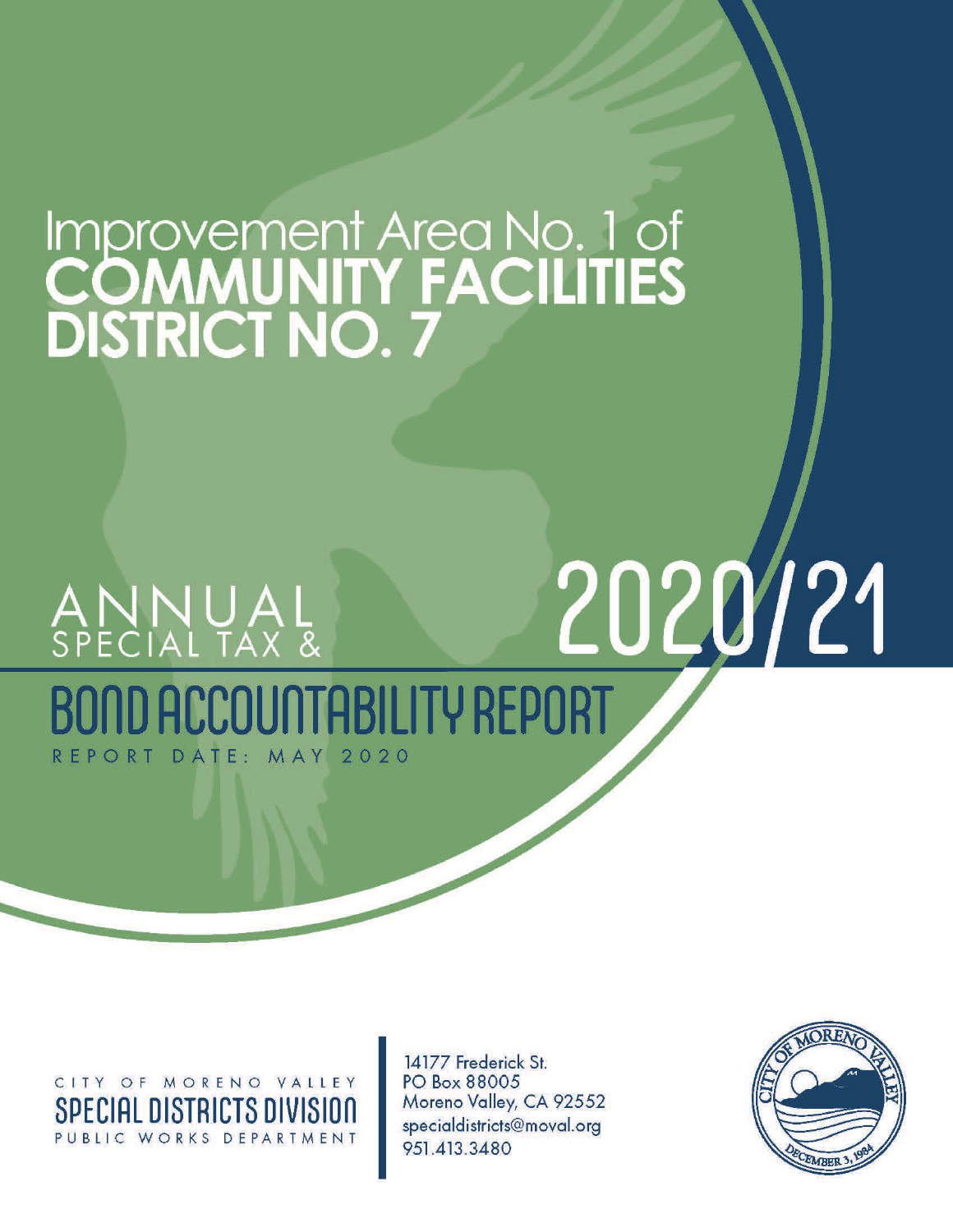# **TABLE OF CONTENTS**

| I.                 |    |       |                                               |  |
|--------------------|----|-------|-----------------------------------------------|--|
|                    |    |       |                                               |  |
|                    | B. |       |                                               |  |
|                    |    | İ.    |                                               |  |
|                    |    | ii.   |                                               |  |
|                    |    |       |                                               |  |
|                    |    |       |                                               |  |
|                    |    |       |                                               |  |
|                    |    |       |                                               |  |
|                    |    |       |                                               |  |
| П.                 |    |       |                                               |  |
|                    | А. |       |                                               |  |
|                    |    |       |                                               |  |
|                    |    |       |                                               |  |
|                    |    | İ.    |                                               |  |
|                    |    | ii.   |                                               |  |
|                    |    | iii.  |                                               |  |
|                    |    | iv.   |                                               |  |
|                    |    | V.    |                                               |  |
|                    |    | vi.   |                                               |  |
|                    |    | vii.  |                                               |  |
|                    |    | viii. |                                               |  |
|                    |    |       |                                               |  |
|                    |    |       |                                               |  |
|                    |    |       | COMPUTATION OF THE SPECIAL TAX REQUIREMENT  9 |  |
|                    |    | İ.    |                                               |  |
|                    |    | ii.   |                                               |  |
| Ш.                 |    | iii.  |                                               |  |
|                    |    | iv.   |                                               |  |
|                    |    | V.    |                                               |  |
|                    |    |       |                                               |  |
| IV.                |    |       |                                               |  |
|                    |    |       |                                               |  |
|                    |    |       |                                               |  |
|                    |    | Ι.    |                                               |  |
|                    |    | ii.   |                                               |  |
|                    |    |       |                                               |  |
|                    | D. |       |                                               |  |
|                    |    |       |                                               |  |
| <b>Appendix A:</b> |    |       |                                               |  |
| <b>Appendix B:</b> |    |       |                                               |  |
| <b>Appendix C:</b> |    |       |                                               |  |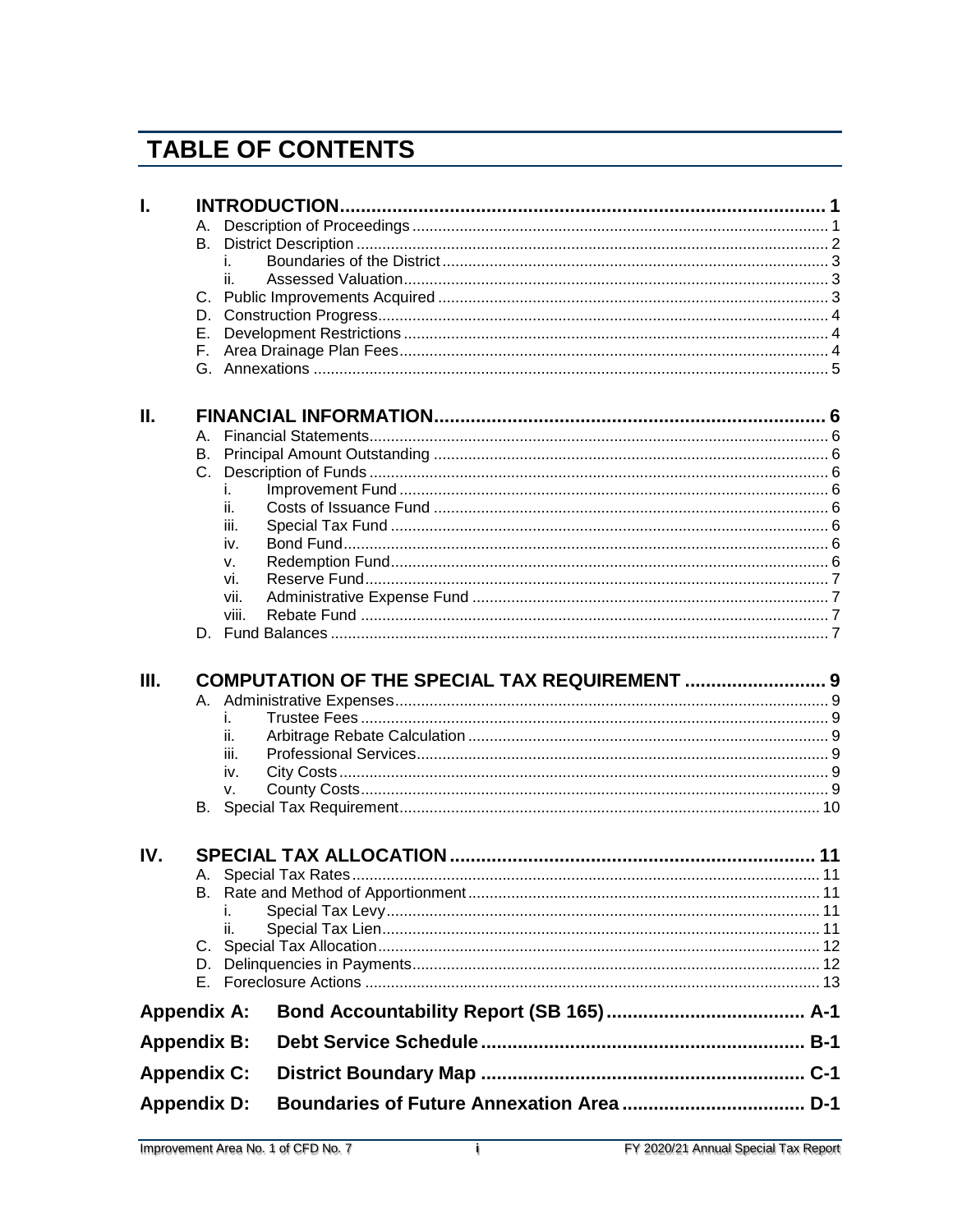#### **TABLES**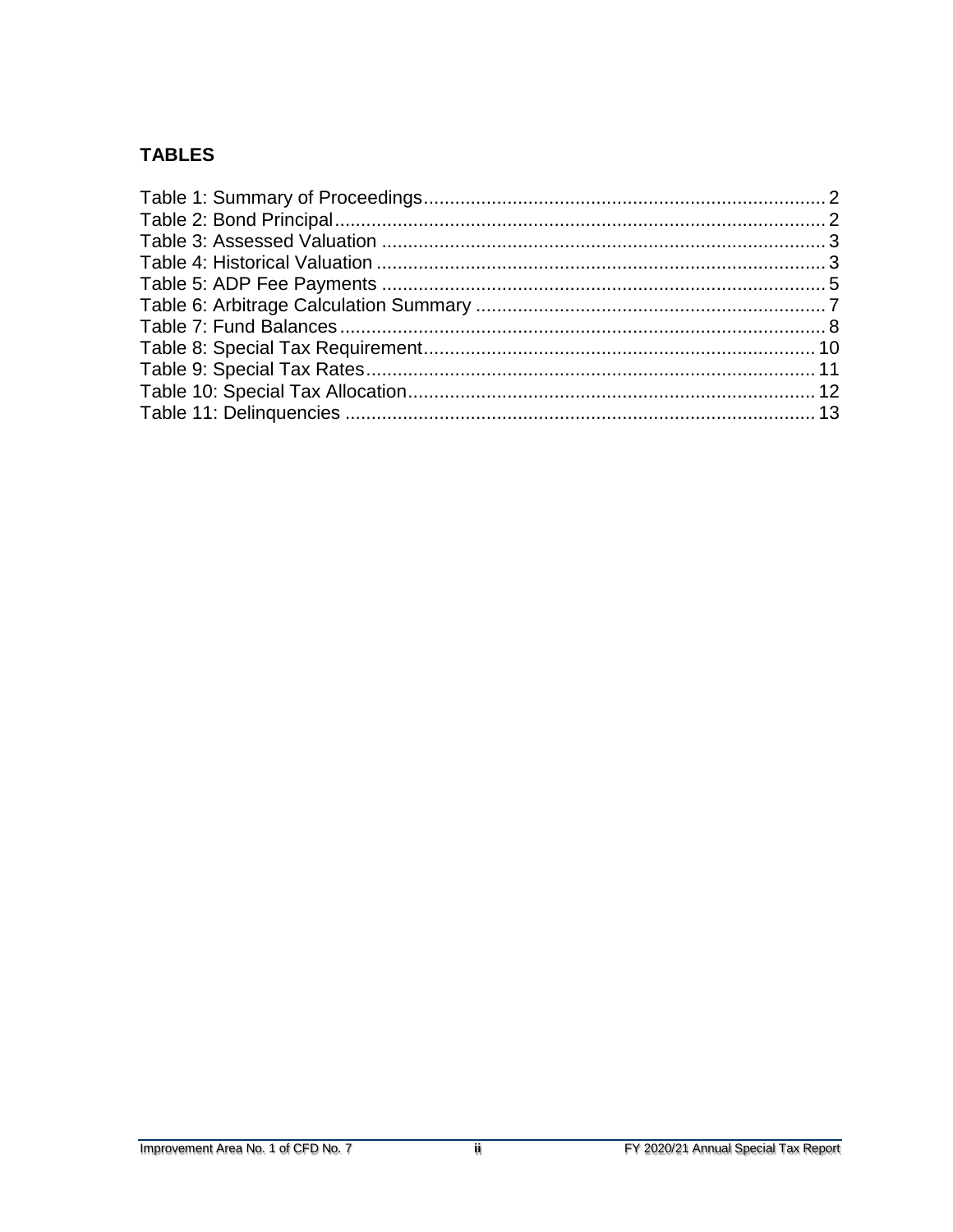# **LIST OF PARTICIPANTS**

#### **Improvement Area No. 1 of CFD No. 7 Special Tax Bonds Series 2016**

#### **City Contacts Underwriter**

**Bond Counsel**

Marshall Eyerman Sara Brown Sara Brown Sara Brown Sara Brown Sara Brown Sara Brown Assistant City Manager Stifel, Nicolaus & Company, Inc. Chief Financial Officer/City Treasurer Chief Chief Financial Officer/City Treasurer Chief Chief Montgomery Street, 35th Floor<br>14177 Frederick Street Street Superstanding the San Francisco, California 94104 P.O. Box 88005 415.364.6872 Moreno Valley, CA 92552-0805 [sbrown@stifel.com](mailto:sbrown@stifel.com) 951.413.3021 [marshalle@moval.org](mailto:richardt@moval.org) **Financial Advisor**

[candacec@moval.org](mailto:candacec@moval.org)

Los Angeles, California 90017

**Disclosure Counsel**

949.725.4164 [bneal@sycr.com](mailto:bneal@sycr.com) San Francisco, California 94104

Candace E. Cassel James V. Fabian Special Districts Division Manager Fieldman, Rolapp & Associates 14177 Frederick Street 19900 MacArthur Boulevard, Suite 1100<br>P.O. Box 88005 19900 P.O. Box 88005 **Irvine, CA 92612** Moreno Valley, CA 92552-0805 949.660.7300 951.413.3480 [jfabian@fieldman.com](mailto:jfabian@fieldman.com)

#### **Trustee**

Dania D. Samai William Bothwell, Esq. No. 2008 2012 12:30 Wells Fargo Bank, N. A. Orrick Herrington & Sutcliffe LLP **Community** Corporate Trust Services 777 S. Figueroa Street, Suite 3200 333 S. Grand Avenue<br>Los Angeles, California 90017 333 S. Grand Avenue 213.612.2403 Los Angeles, CA 90071 [wbothwell@orrick.com](mailto:wbothwell@orrick.com) 213.253.7516 [dania.d.samai@wellsfargo.com](mailto:dania.d.samai@wellsfargo.com)

#### **Special Tax Consultant/Dissemination Agent**

Willdan Financial Services Brad Neal, Esq. 27368 Vía Industria No. 200<br>Stradling Yocca Carlson & Rauth 2009 Temecula, California 92590 Temecula, California 92590 660 Newport Center Drive, Suite 1600 (951). 587.3500 Newport Beach, CA 92660 [www.willdan.com](http://www.willdan.com/)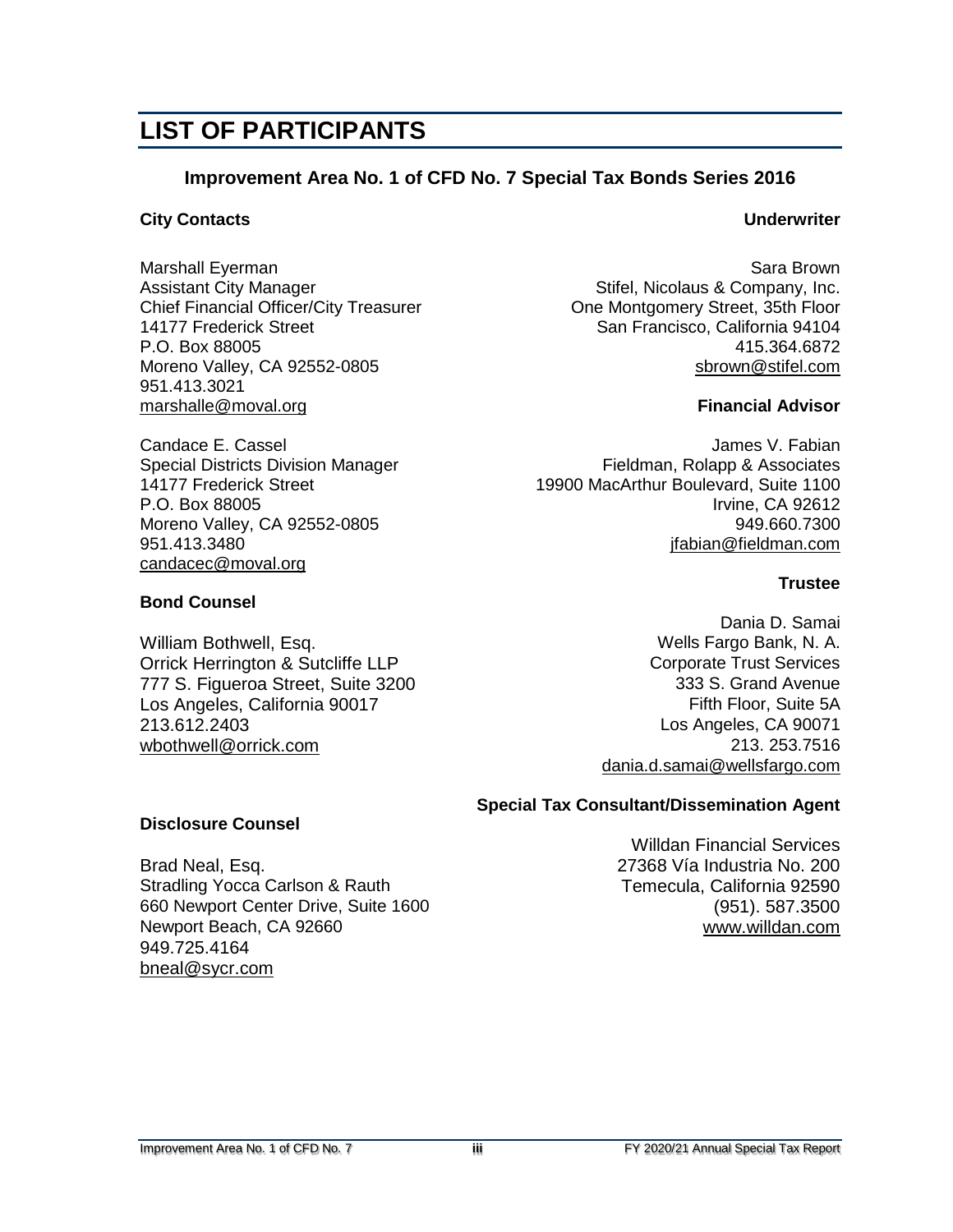## <span id="page-4-0"></span>**I. INTRODUCTION**

#### **A. DESCRIPTION OF PROCEEDINGS**

<span id="page-4-1"></span>The City of Moreno Valley (the "City") is located approximately 66 miles east of Los Angeles and 100 miles north of San Diego, California. The City is approximately 51.5 square miles, located in the western portion of Riverside County, bordered by the cities of Riverside and Perris, March Air Reserve Base, and Lake Perris.

Pursuant to the Official Statement dated August 25, 2016, Improvement Area No. 1 (the "Improvement Area No. 1") of Community Facilities District (CFD) No. 7 of the City of Moreno Valley (the "District") issued \$3,265,000 in Special Tax Bonds, Series 2016 (the "Bonds"). Bonds were issued to refinance certain public facilities and issuance costs related to development within Improvement Area No. 1.

The Bonds are special obligations of the District and are payable solely from Net Special Tax Revenues levied on parcels within Zone 2 of Improvement Area No. 1 (see Table 3 for the Assessor's Parcel Numbers (APN)). Special taxes are to be levied on the property tax roll according to the amended and restated rate and method of apportionment (the "Amended and Restated RMA") approved by the City Council of the City of Moreno Valley and the qualified electors within Improvement Area No. 1.

Neither the faith and credit nor the taxing power of the City, the County, the State of California, or any political subdivision thereof, is pledged to the payment of the Bonds. Except for the special taxes, no other taxes are pledged to the payment of the Bonds. The Bonds are not general or special obligations of the City or general obligations of the District, but are special obligations of the District payable exclusively from special taxes and amounts held under the Indenture, dated September 1, 2016, as more fully described in the Official Statement.

On June 24, 2008, the City Council formed CFD No. 7, with Improvement Areas No. 1, No. 2, and No. 3, each with its own Rate and Method of Apportionment (RMA). The District was originally formed to finance the acquisition of street improvements and Flood Control Facilities (as defined further in the RMA and herein). Individual Improvement Areas were established so property owners within each Improvement Area could construct public improvements to facilitate future development within the Improvement Area and issue bonds specific to those public improvements. Improvement Area No. 2 dissolved at the property owner's request in 2012 and the Improvement Area No. 3 property owners are not expected to request issuance of bonds to finance public improvements.

For further information concerning the City, District, or Bonds, reference is made to the Official Statement of the Bonds.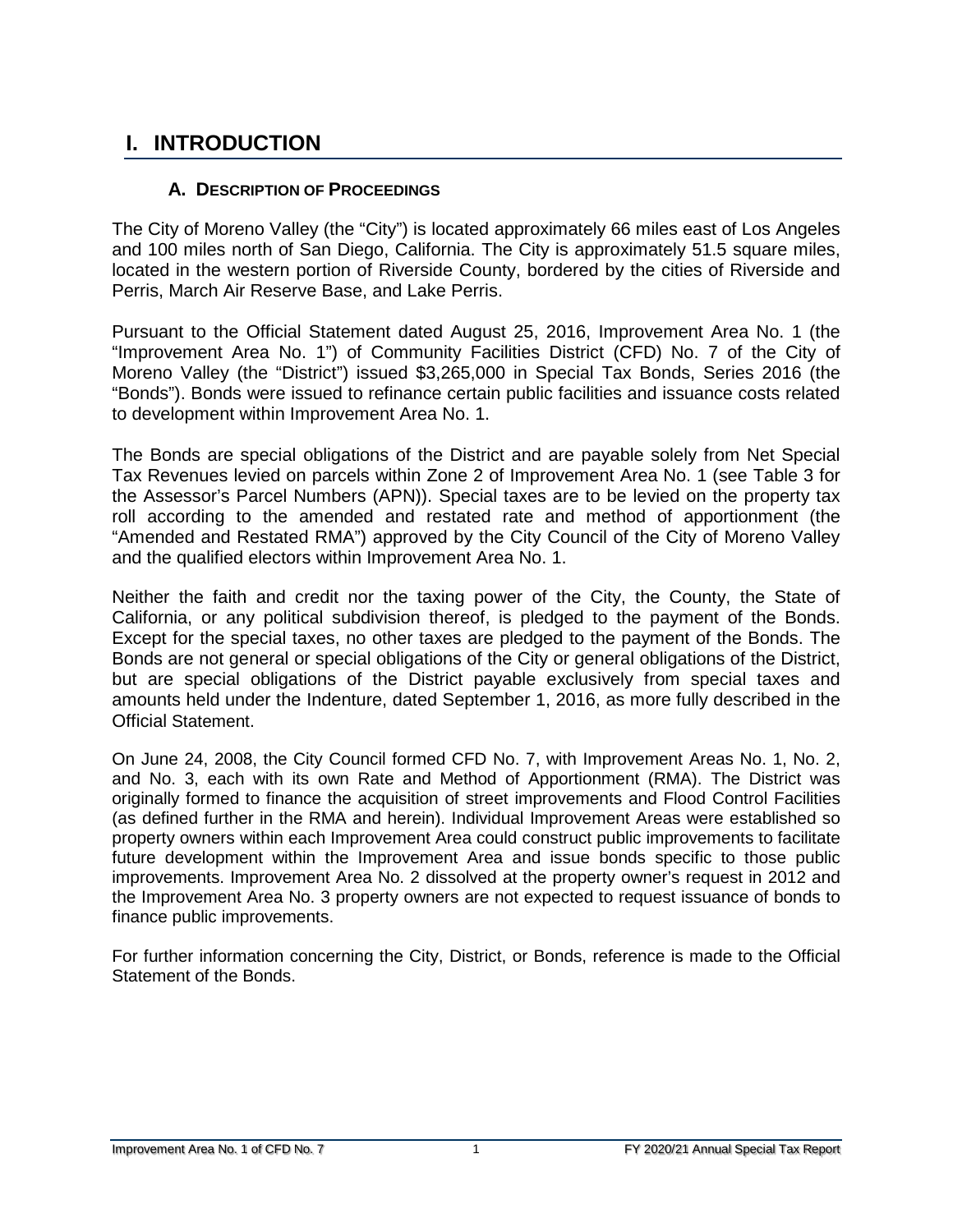#### **Table 1: Summary of Proceedings**

<span id="page-5-1"></span>

| <b>Document</b>                                             | <b>Number</b> | <b>Date</b>     |
|-------------------------------------------------------------|---------------|-----------------|
| Resolution of Formation                                     | 2008-82       | June 24, 2008   |
| Resolution of Consideration to Amend the RMA and Boundaries | 2016-30       | May 17, 2016    |
| Resolution Approving the Amended and Restated RMA           | 2016-50       | June 21, 2016   |
| Ordinance Authorizing the Levy of a Special Tax             | 911           | July 5, 2016    |
| Resolution Authorizing the Issuance of Bonds                | 2016-64       | August 16, 2016 |

| Special Tax Bonds Series 2016   |                    |
|---------------------------------|--------------------|
| Date of Bond Issue (Dated Date) | September 15, 2016 |
| Date of Bond Maturity           | September 1, 2047  |
| Amount of Bond Issue            | \$3,265,000        |
| <b>Bond Rating</b>              | Not Rated          |

#### **Table 2: Bond Principal**

<span id="page-5-2"></span>

| Year | <b>CUSIP*</b> | <b>Principal Amount</b>                                          | Year | <b>CUSIP*</b> | <b>Principal Amount</b> |
|------|---------------|------------------------------------------------------------------|------|---------------|-------------------------|
| 2018 | 616865 EU1    | \$75,000                                                         | 2028 | 616865 FG1    | \$<br>90,000            |
| 2019 | 616865 EV9    | 75,000                                                           | 2029 | 616865 FH9    | 95,000                  |
| 2020 | 616865 EW7    | 75,000                                                           | 2030 | 616865 FJ5    | 95,000                  |
| 2021 | 616865 EX5    | 80,000                                                           | 2031 | 616865 FK2    | 100,000                 |
| 2022 | 616865 EY3    | 80,000                                                           | 2032 | 616865 FL0    | 100,000                 |
| 2023 | 616865 EZ0    | 80,000                                                           | 2033 | 616865 FM8    | 105,000                 |
| 2024 | 616865 FA4    | 85,000                                                           | 2034 | 616865 FN6    | 110,000                 |
| 2025 | 616865 FB2    | 85,000                                                           | 2035 | 616865 FP1    | 110,000                 |
| 2026 | 616865 FE6    | 85,000                                                           | 2039 | 616865 FC0    | 480,000                 |
| 2027 | 616865 FF3    | 90,000                                                           | 2047 | 616865 FD8    | 1,170,000               |
|      |               | *Committee on Uniform Security Identification Procedures (CUSIP) |      |               |                         |

#### **B. DISTRICT DESCRIPTION**

<span id="page-5-0"></span>Improvement Area No. 1 is located east of Interstate 215 and south of State Route 60 in the City. Zone 1 is located south of San Michele Road, east of Heacock Street, north of Nandina Avenue, and west of Indian Street. Zone 2 includes the property north of San Michele Road, south of Cardinal Avenue, west of Indian Street, and east of Heacock Street.

Only parcels within Zone 2 are subject to the special tax per the Amended and Restated RMA. Zone 2 includes approximately 73.48 acres which have been fully developed into an approximately 1.25 million square foot, one story mezzanine warehouse currently being leased and operated as an Amazon.com "Fulfillment Center". The District was formed to finance certain public facilities and costs related to the development within the District.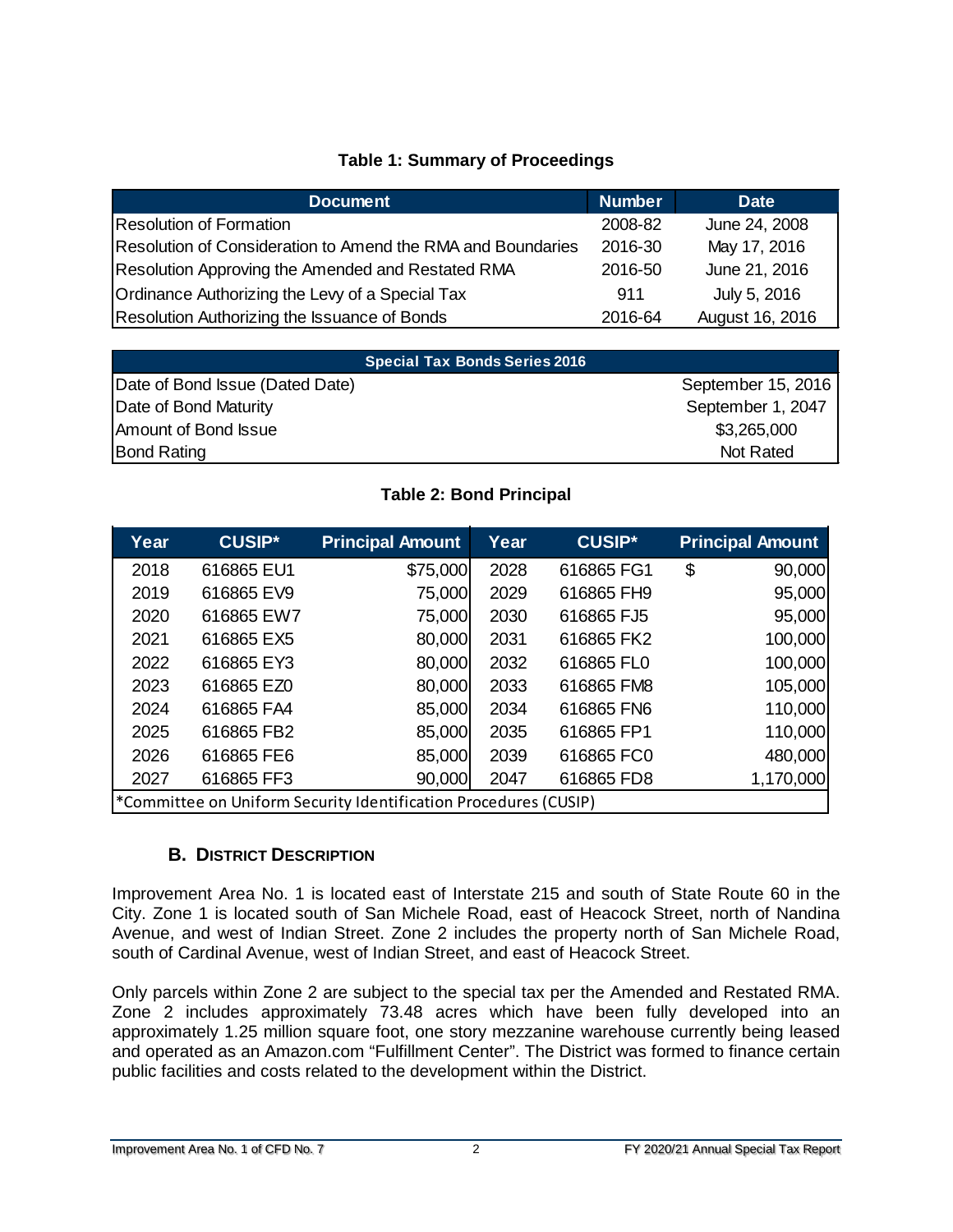#### **i. BOUNDARIES OF THE DISTRICT**

<span id="page-6-0"></span>The amended boundary map of Improvement Area No. 1 was filed in the Riverside County Recorder's office, as Instrument No. 2016-0214732, on Page 79 of Book 74 of the Book of Maps of Assessment and Community Facilities Districts, and is included in Appendix C.

The boundary map for the Future Annexation Area for Improvement Area No. 1 was filed in the Riverside County Recorder's office, as Instrument No. 2008-0265596, on Page 73 of Book 9 of the Book of Maps of Assessment and Community Facilities Districts, and is included in Appendix D.

#### **ii. ASSESSED VALUATION**

<span id="page-6-1"></span>The most recent assessed detail value, as well as historical assessed values, for taxable property within the District are listed below.

<span id="page-6-3"></span>

|                       |             | <b>Acres</b> |    | Value                 |     | <b>Structure Value</b>   | Value      |
|-----------------------|-------------|--------------|----|-----------------------|-----|--------------------------|------------|
| <b>1215 LOGISTICS</b> | Undeveloped |              |    | 46,476                | - Ś | $\overline{\phantom{a}}$ | 46,476     |
| I 215 LOGISTICS       | Undeveloped | 0.09         |    | 27,901                |     | $\overline{\phantom{a}}$ | 27,901     |
| I 215 LOGISTICS       | Developed   | 35.40        |    | 9,694,812             |     | 43,825,777               | 53,520,589 |
| 215 LOGISTICS         | Developed   | 18.43        |    | 6,263,973             |     | 23,223,033               | 29,487,006 |
| 215 LOGISTICS         | Developed   | 19.41        |    | 6,592,219             |     | 3,296,750                | 9,888,969  |
|                       |             |              | -S | 22,625,381            |     | 70,345,560               | 92,970,941 |
| $\cdots$              |             |              |    | $0.15 \;$ \$<br>73.48 |     |                          |            |

#### **Table 3: Assessed Valuation**

<span id="page-6-4"></span>Source: Assessed Values - Riverside County Property Tax Roll Information as of February 2020

#### **Table 4: Historical Valuation**

| <b>Fiscal Year</b>                                                        | <b>Assessed</b><br><b>Land Value</b> | <b>Assessed</b><br><b>Structure Value</b> | <b>Total</b><br><b>Assessed Value</b> |            |  |
|---------------------------------------------------------------------------|--------------------------------------|-------------------------------------------|---------------------------------------|------------|--|
| 2015/16                                                                   | \$<br>20,588,397                     | \$<br>63,376,989                          | \$                                    | 83,965,386 |  |
| 2016/17                                                                   | 20,902,365                           | 64,343,485                                |                                       | 85,245,850 |  |
| 2017/18                                                                   | 21,320,409                           | 65,630,353                                |                                       | 86,950,762 |  |
| 2018/19                                                                   | 21,746,813                           | 67,613,959                                |                                       | 89,360,772 |  |
| 2019/20                                                                   | 22,181,747                           | 68,966,237                                |                                       | 91,147,984 |  |
| 2020/21                                                                   | 22,625,381                           | 70,345,560                                |                                       | 92,970,941 |  |
| Source: Assessed Values - Riverside County Property Tax Roll Information. |                                      |                                           |                                       |            |  |

#### **C. PUBLIC IMPROVEMENTS ACQUIRED**

<span id="page-6-2"></span>The Flood Control Facilities include approximately 3,240 feet of reinforced concrete pipes of various widths and approximately 3,560 feet of reinforced concrete box under Indian Street, San Michele Road, and Nandina Avenue rights-of-way, and related manholes, junction structures and transition structures. All of the Flood Control Facilities were completed and accepted by the Flood Control District in 2009. Net proceeds of the Bonds were used to reimburse FR/CAL (Property Owner of Zone 1) for Zone 2's share of the cost of the Flood Control Facilities.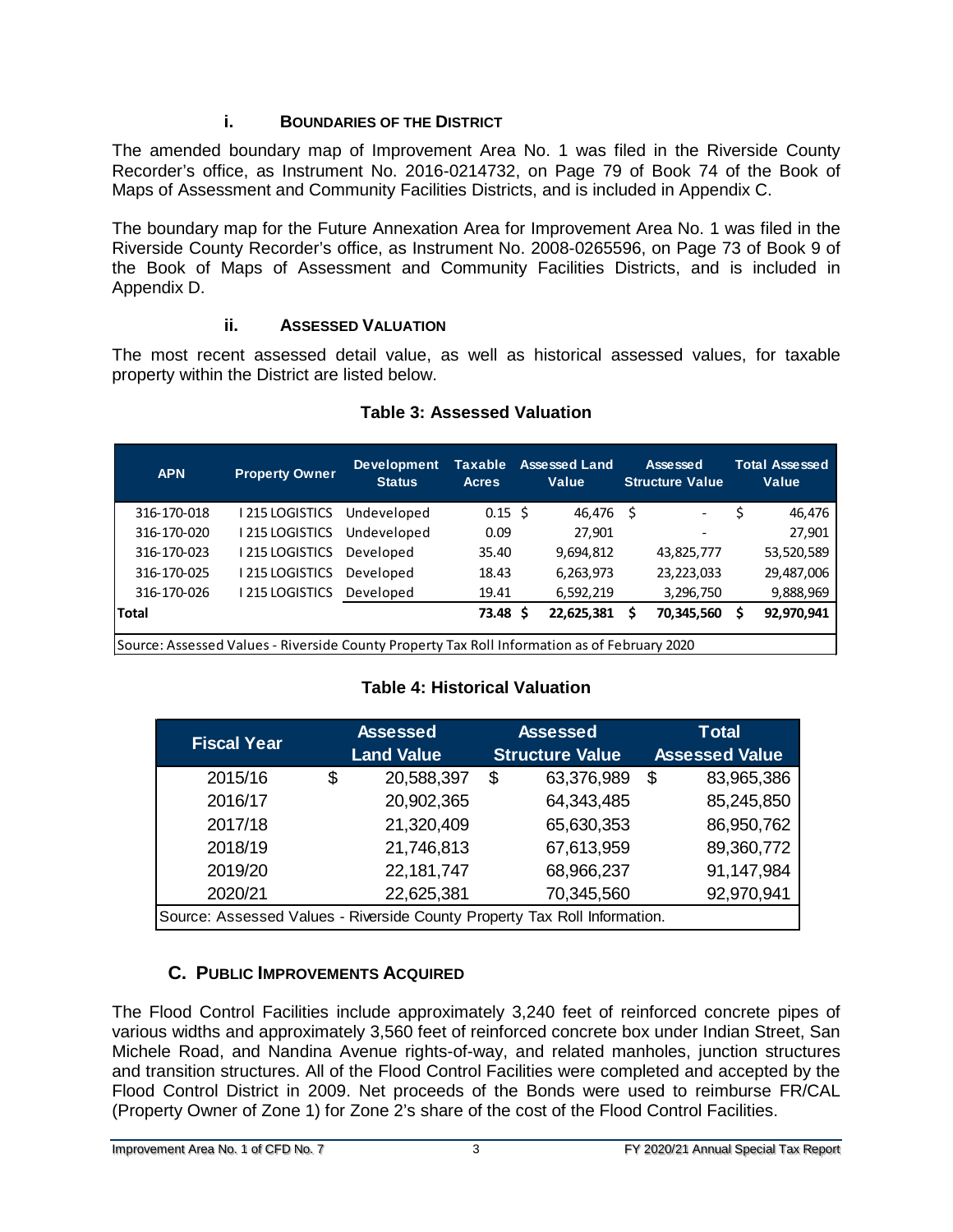#### **D. CONSTRUCTION PROGRESS**

<span id="page-7-0"></span>Five parcels, identified in Table 3, totaling approximately 73.48 acres are included in Zone 2, all of which are owned by I-215 Logistics. Zone 2 is built out with an approximately 1.25 million square foot, one story warehouse with approximately 240,000 square feet of mezzanine space (the "Warehouse") and a 2,400 car stall parking lot. The Warehouse is a tilt-up concrete construction and was completed in April 2014. The Warehouse includes approximately 55,000 square feet of office space, locker rooms, various break rooms, equipment repair areas and tool storage rooms, significant inflow and outflow employee screening areas including turnstiles and detectors at the two entrances, electrical services providing 16,000 Amps of power and back-up generators providing protection to early suppression fast response sprinklers and fire pump, and critical building systems. The address of the Warehouse is 24208 San Michele Road in the City.

The Warehouse is located on two of the five parcels (APNs 316-170-023 and 316-170-025), totaling approximately 53.83 acres. The parking lot for the Warehouse is located on APN 316- 170-026, totaling approximately 19.41 acres. The two sliver parcels at the northeast end of Zone 2 (APNs 316-170-018 and 316-170-020) total 0.24 acres, are undeveloped, and currently are not intended to be developed. The entirety of the Warehouse is being leased by Amazon.com through a subsidiary and is being used as an Amazon "Fulfilment Center." Amazon uses the Warehouse to handle small items and apparel.

#### **E. DEVELOPMENT RESTRICTIONS**

<span id="page-7-1"></span>As of the date of this report, the City is unaware of any significant events that have resulted in a reduction of the taxable acreage within the District.

### **F. AREA DRAINAGE PLAN FEES**

<span id="page-7-2"></span>An Area Drainage Plan (ADP) Fee Agreement (the "ADP Fee Agreement"), by and among the City, acting for itself and on behalf of the District, and the property owners of Improvement Area No. 1, No. 2, and No. 3, authorizes local ADP Fees paid on behalf of properties within the Improvement Areas to be allocated to offset special taxes for that Improvement Area. Under the ADP Fee Agreement, the owners of the parcels within the Future Annexation Area of Improvement Area No. 1 have the option to annex such parcels to Improvement Area No. 1 and be subject to the special tax for the purpose of financing their parcel's applicable share of the cost of flood control facilities or to pay the "Local Component" of the ADP Fee directly to the City, which will be transferred to the Trustee and used to offset the applied special taxes.

The Future Annexation Area for Improvement Area No. 1 is within the Perris Valley Perris Valley ADP. The ADP Fees, established by the Riverside County Flood Control and Water Conservation District (the "Flood Control District"), for the Perris Valley ADP are made up of a "Local Component," currently in the amount of \$7,805 per acre and a "Regional Component," currently in the amount of \$1,070 per acre. The ADP Fees are subject to increase in accordance with the rules and regulations of the Flood Control District.

To-date, property owners of three developments have opted to satisfy their share of the cost of flood control facilities by paying the local component of the ADP fee directly to the City. The table below represents the amounts that have been collected and used to offset the applied special tax.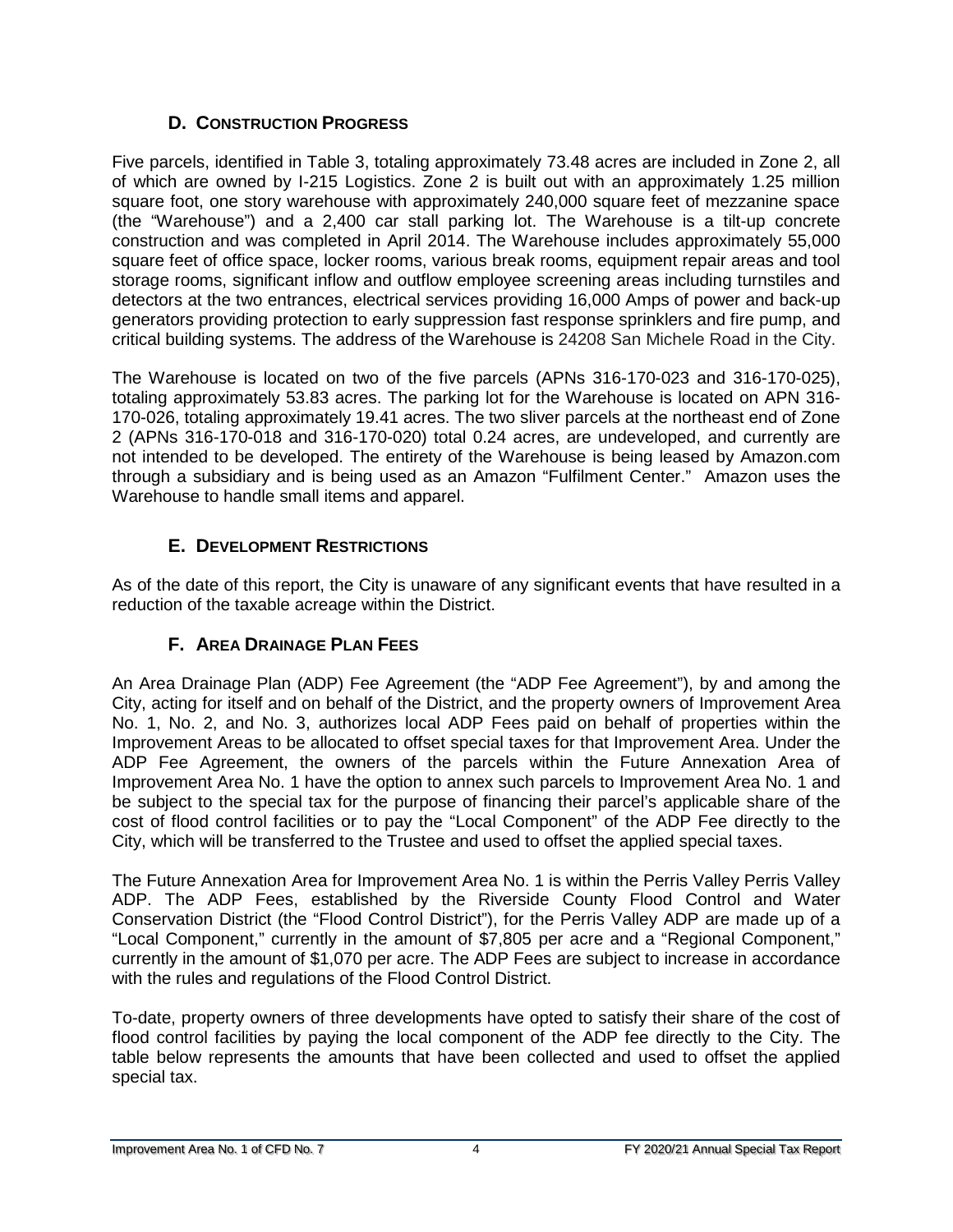#### **Table 5: ADP Fee Payments**

<span id="page-8-1"></span>

| <b>Date</b> | Owner                                     |    | <b>Amount Collected</b> |
|-------------|-------------------------------------------|----|-------------------------|
| 12/29/2015  | <b>Cardinal Glass Industries</b>          | \$ | 19,512.50               |
|             | Credit Toward Calculation of 2016/17 Levy | \$ | (19, 512.50)            |
|             | <b>Balance</b>                            | \$ |                         |
| 07/27/2017  | <b>SRG Acquisition LLC</b>                | \$ | 153,290.20              |
| 08/22/2017  | <b>First Industrial LP</b>                |    | 306,580.40              |
|             | Credit Toward Calculation of 2018/19 Levy | \$ | (200, 037.50)           |
|             | <b>Balance</b>                            | \$ | 259,833.10              |
|             | Credit Toward Calculation of 2019/20 Levy | \$ | (198,537.50)            |
|             | <b>Balance</b>                            | \$ | 61,295.60               |
|             | Credit Toward Calculation of 2020/21 Levy | \$ | (61,295.60)             |
|             | <b>Balance</b>                            | \$ |                         |

#### **G. ANNEXATIONS**

<span id="page-8-0"></span>To-date, no parcels have been annexed into the District.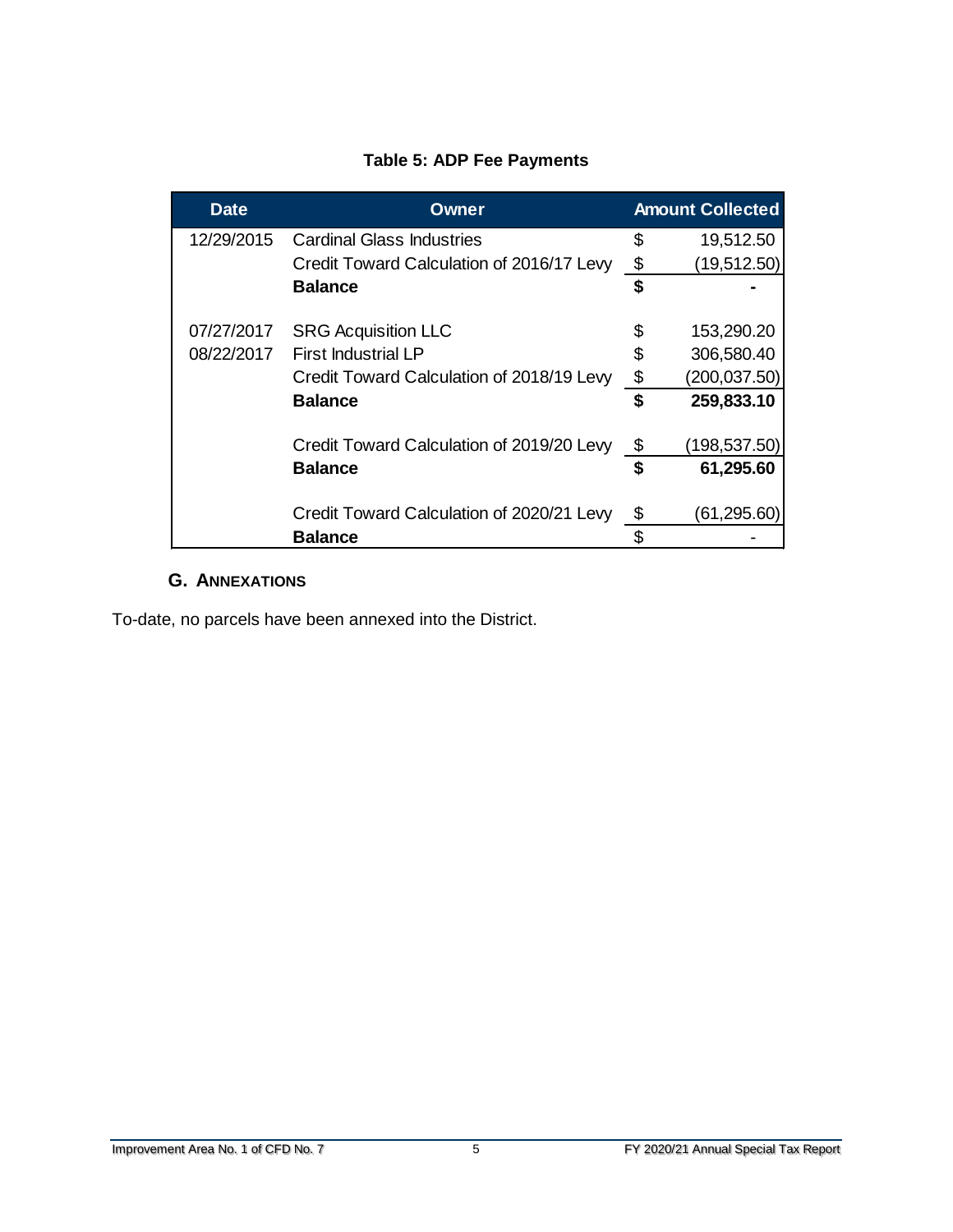## <span id="page-9-0"></span>**II. FINANCIAL INFORMATION**

#### **A. FINANCIAL STATEMENTS**

<span id="page-9-1"></span>The City's audited financial statements for the period ending June 30, 2020 will be filed separately with the EMMA service provided by the MSRB [\(www.emma.msrb.org\)](http://www.emma.msrb.org/) and are hereby incorporated by reference into this report. The audited financial statements are also available from the City's Financial & Management Services Department and available for review on the City's website at [www.m](http://www./)oval.org. The City's audited financial statements are provided solely to comply with the Continuing Disclosure Agreement. No funds or assets of the City have been pledged or are required to be allocated for the payment of debt service on the Bonds.

#### **B. PRINCIPAL AMOUNT OUTSTANDING**

<span id="page-9-2"></span>The principal amount outstanding for the Bonds following the September 1, 2019 payment date was \$3,115,000. The Debt Service Schedule is included in Appendix B.

#### **C. DESCRIPTION OF FUNDS**

<span id="page-9-4"></span><span id="page-9-3"></span>The Indenture requires the Trustee to establish funds for the administration and control of the revenues and proceeds of the Bonds. The following is information regarding these funds.

#### **i. IMPROVEMENT FUND**

The Improvement Fund shall be established and maintained by the Trustee (Section 3.04 of the Indenture). All amounts in the Improvement Fund have been expended to pay for the acquisition of the approved facilities and the account was closed.

#### **ii. COSTS OF ISSUANCE FUND**

<span id="page-9-5"></span>The Costs of Issuance Fund shall be established and maintained by the Trustee (Section 3.03 of the Indenture). All funds related to the Costs of Issuance Fund were distributed in accordance with the Indenture and the fund was closed.

#### **iii. SPECIAL TAX FUND**

<span id="page-9-6"></span>The Trustee shall transfer available monies from the Special Tax Fund in accordance with Section 5.02 of the Indenture.

#### **iv. BOND FUND**

<span id="page-9-7"></span>The Bond Fund shall be established and maintained by the Trustee (Section 5.03 of the Indenture). In accordance with the Indenture, monies within the Bond Fund shall be disbursed for the payment of principal and interest.

#### **v. REDEMPTION FUND**

<span id="page-9-8"></span>All prepayments shall be deposited in the Redemption Fund and shall be used to redeem the Bonds.

Since issuance of Bonds, there have been no prepayments of the special tax obligation for any parcels within the District.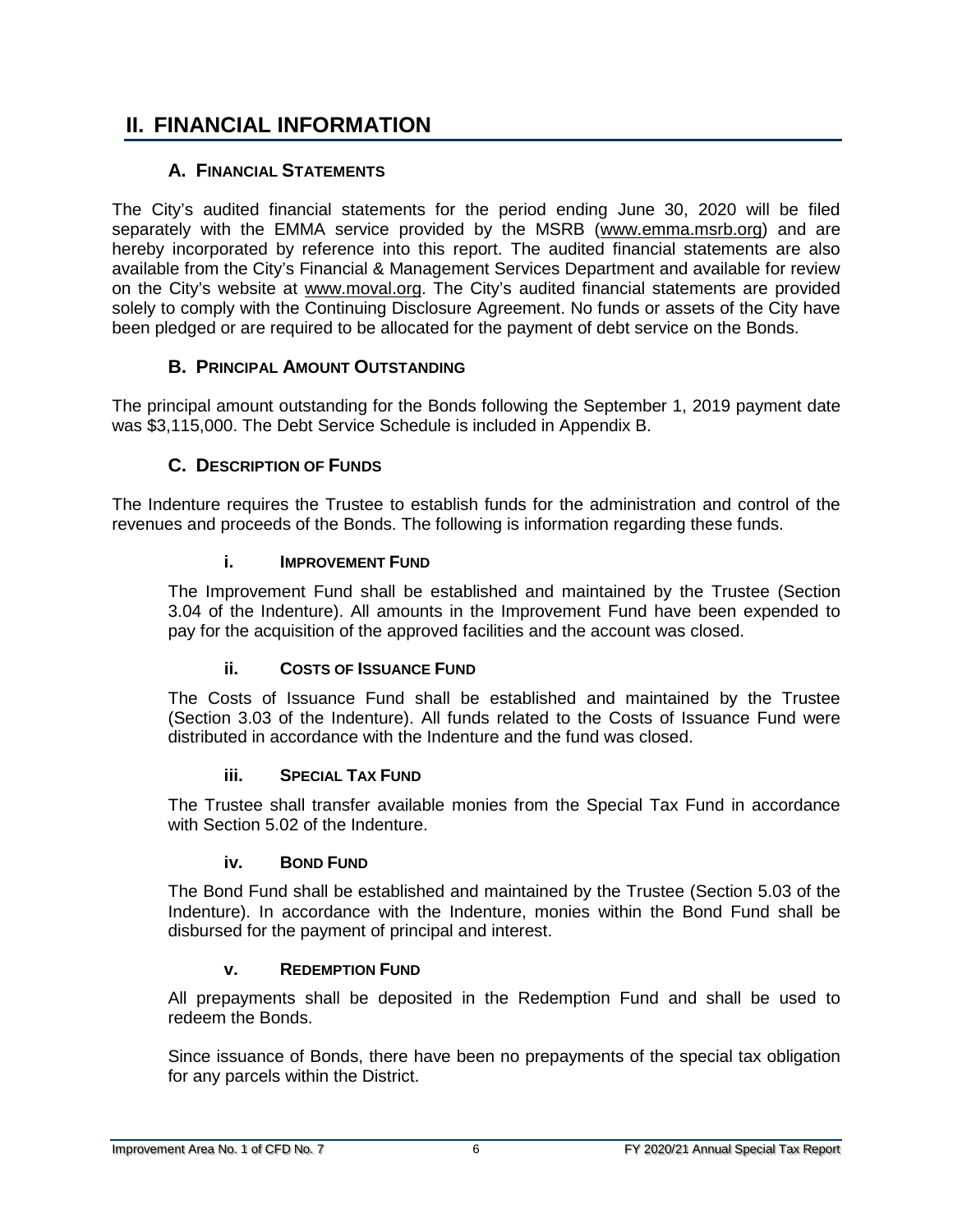#### **vi. RESERVE FUND**

<span id="page-10-0"></span>The Trustee shall maintain a separate Reserve Fund for the Bonds. Amounts from this fund may be deposited into the Interest and Principal Accounts, if needed, to cure deficiencies (Section 5.05 of the Indenture).

#### **a) Reserve Fund Requirement**

The Reserve Requirement is \$170,362.50.

#### **vii. ADMINISTRATIVE EXPENSE FUND**

<span id="page-10-1"></span>The Administrative Fund shall be established and maintained by the Trustee (Section 5.07 of the Indenture). The District shall pay administrative expenses from the Administrative Expense Fund. On or before the date amounts are needed to pay administrative expenses, the City, on behalf of the District, shall write a request for the Trustee to withdraw from the Administrative Expense Fund and transfer to the City the amount necessary to pay the administrative expenses.

#### **viii. REBATE FUND**

<span id="page-10-4"></span><span id="page-10-2"></span>The District, in accordance with the Indenture (Section 5.06), shall calculate the arbitrage rebate requirement in accordance with the Tax Certificate for the Bonds and shall, in writing, direct the Trustee to transfer funds to the Rebate Fund from funds furnished by the District as provided for in the Indenture. The Arbitrage computation for the period ending September 1, 2019 is reflected below.

| <b>Arbitrage Rebate Liability</b>                                                                  |                |  |  |  |  |  |  |  |
|----------------------------------------------------------------------------------------------------|----------------|--|--|--|--|--|--|--|
| For the Period September 15, 2016 - September 1, 2019                                              |                |  |  |  |  |  |  |  |
| Cost of Issuance                                                                                   | (110.61)<br>\$ |  |  |  |  |  |  |  |
| Reserve                                                                                            | (9,738.89)     |  |  |  |  |  |  |  |
| <b>Administrative Expense</b>                                                                      | (660.80)       |  |  |  |  |  |  |  |
| FV Computation Date Credit - 09/01/17                                                              | (1,778.89)     |  |  |  |  |  |  |  |
| FV Computation Date Credit - 09/01/18                                                              | (1,754.55)     |  |  |  |  |  |  |  |
| Computation Date Credit - 09/01/19                                                                 | (1,730.00)     |  |  |  |  |  |  |  |
| Total                                                                                              | \$(15,773.74)  |  |  |  |  |  |  |  |
| <b>Rebate Liability (90% of Total)</b>                                                             |                |  |  |  |  |  |  |  |
| Source: Arbitrage Rebate Calculation dated December 2019<br>prepared by Willdan Financial Services |                |  |  |  |  |  |  |  |

#### **Table 6: Arbitrage Calculation Summary**

#### **D. FUND BALANCES**

<span id="page-10-3"></span>ADP fee payments received during prior fiscal years (see Table 5) were transferred to the Trustee in compliance with the Indenture. Fund balances for the ADP Fees will be used to offset the Special Tax Requirement for FY 2020/21, resulting in reduced special taxes levied on properties within the District for FY 2020/21.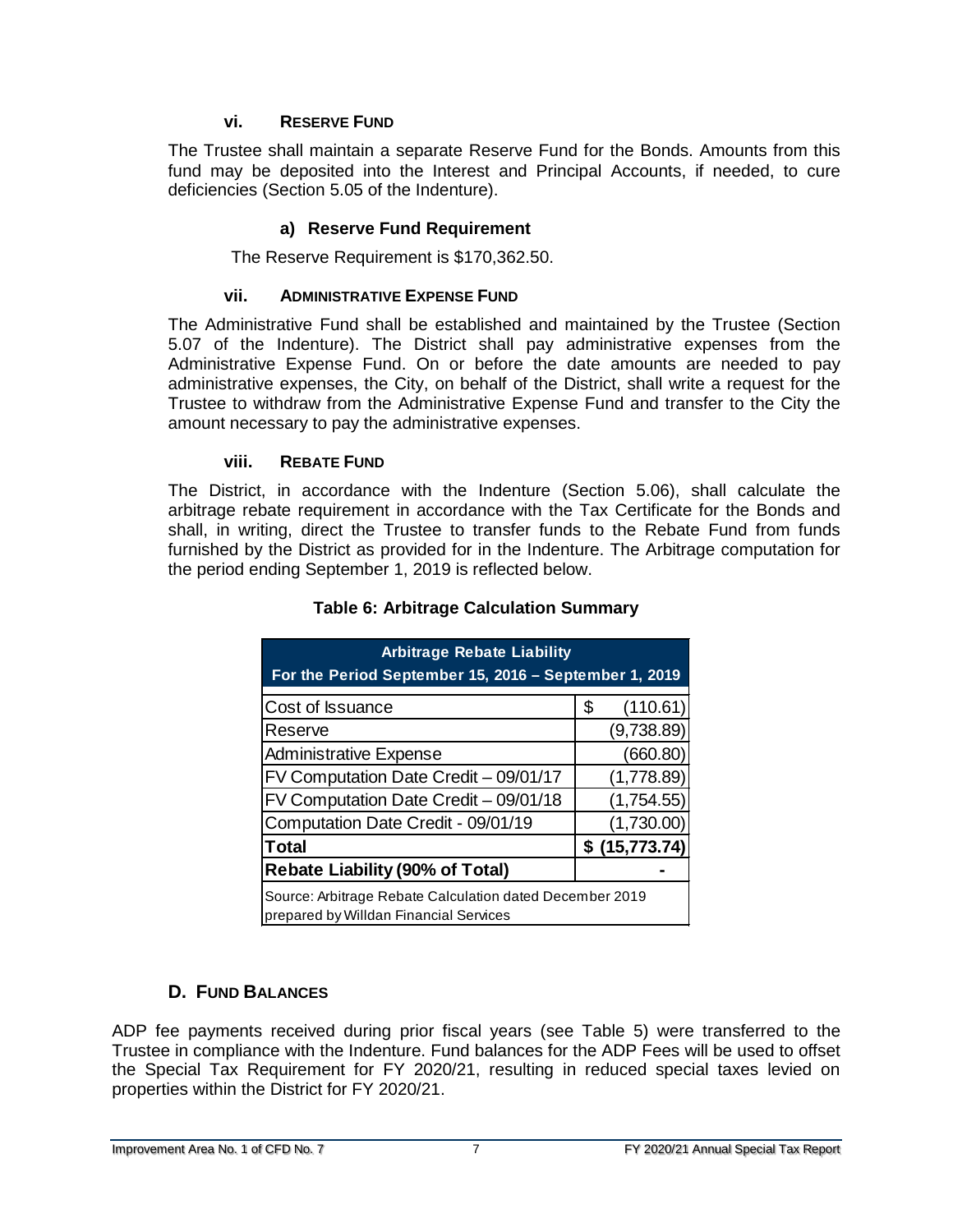#### **Table 7: Fund Balances**

<span id="page-11-0"></span>

| <b>Fund / Account</b>              | <b>Balance as of</b><br>March 31, 2020 |            |  |  |
|------------------------------------|----------------------------------------|------------|--|--|
| <b>Special Tax Fund</b>            | \$                                     | 226,610.79 |  |  |
| <b>Bond Fund</b>                   |                                        | 1,494.49   |  |  |
| <b>Reserve Fund</b>                |                                        | 170,561.07 |  |  |
| <b>Administration Expense Fund</b> |                                        | 5.32       |  |  |
| <b>Rebate Fund</b>                 |                                        |            |  |  |
| <b>Cost of Issuance Fund</b>       |                                        |            |  |  |
| Improvement Fund                   |                                        |            |  |  |
| <b>Redemption Fund</b>             |                                        |            |  |  |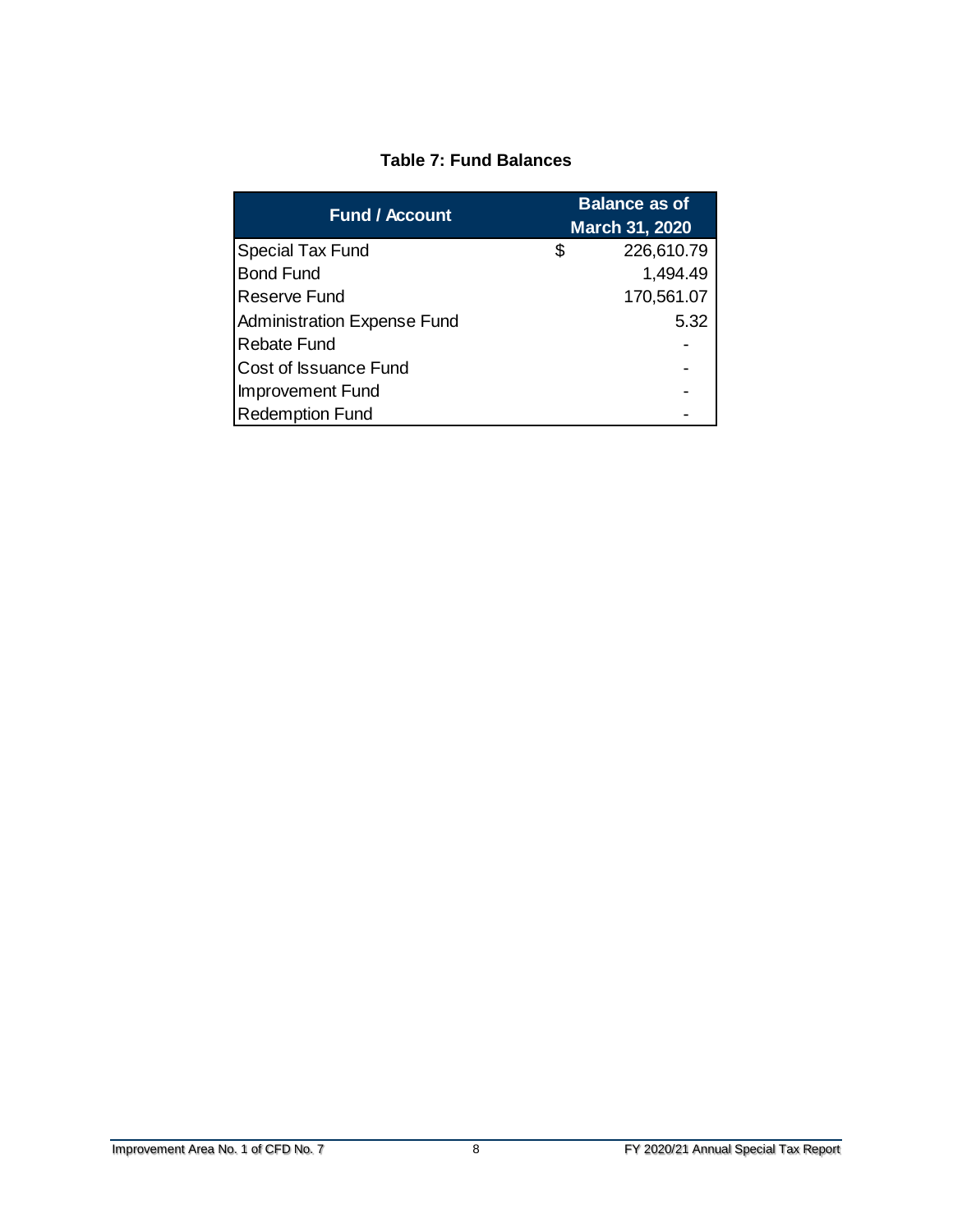# <span id="page-12-0"></span>**III. COMPUTATION OF THE SPECIAL TAX REQUIREMENT**

#### **A. ADMINISTRATIVE EXPENSES**

<span id="page-12-1"></span>The anticipated administrative expenses payable during the applicable debt service payment period for FY 2020/21 are included in the calculation of the Special Tax Requirement (Table 8) of this report. Expenses of this type shall be paid through the District's Administrative Expense Fund.

#### **i. TRUSTEE FEES**

<span id="page-12-2"></span>This expense pays the Trustee's fee for carrying out its responsibilities associated with the Bonds and fund administration.

#### **ii. ARBITRAGE REBATE CALCULATION**

<span id="page-12-3"></span>This expense is for calculating the arbitrage rebate as required by Federal Law.

#### **iii. PROFESSIONAL SERVICES**

<span id="page-12-4"></span>This expense is for the preparation and dissemination of annual disclosure reports and significant events associated with the District. Expenses may also include disclosure legal counsel services.

#### **iv. CITY COSTS**

<span id="page-12-5"></span>This cost is for the City's estimated expense in coordinating consultants, attorneys, bankers, investment bankers, and other contractors. In addition, City staff provides administrative services, prepares the Annual Special Tax and Bond Accountability Report, files the annual continuing disclosure report, prepares special tax levy information for submission to the Riverside County Auditor-Controller, monitors tax installments and Bond proceeds, and ensures compliance with related laws.

City costs also include the City's accounting of the Bond proceeds, fund monitoring, administration of the debt service requirements, costs associated with outside auditors, and the general administrative services, which includes overhead for personnel support, office rent and maintenance, insurance, and support from City Council, City Manager, purchasing, media, and communications.

#### **v. COUNTY COSTS**

<span id="page-12-6"></span>This expense is for the Riverside County fees to levy and collect the tax installments on the property tax bills. Riverside County assesses additional fees for any adjustments made to the property tax bills.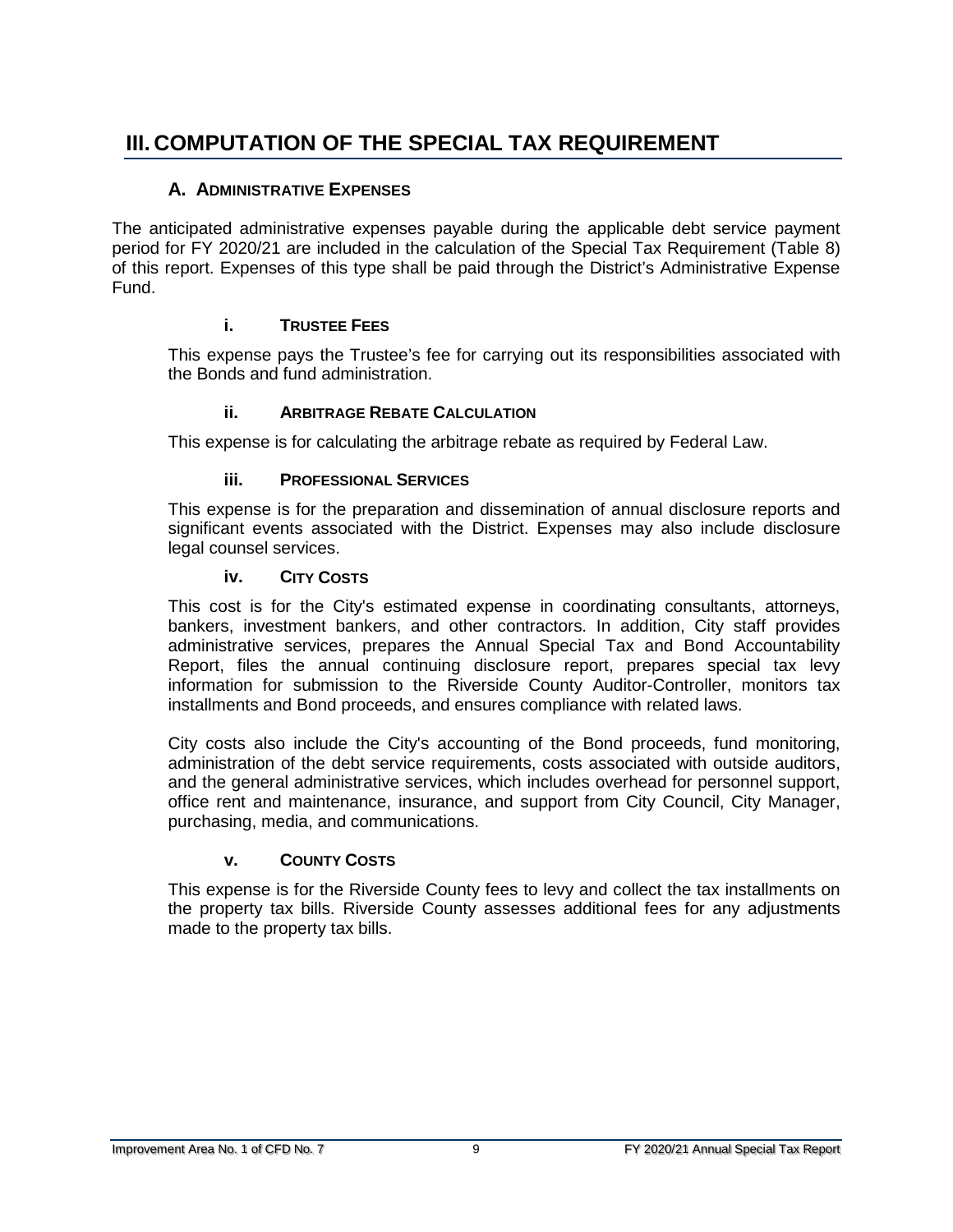### <span id="page-13-0"></span>**B. SPECIAL TAX REQUIREMENT**

#### **Table 8: Special Tax Requirement**

<span id="page-13-1"></span>

| <b>Annual Debt Service</b>                                    | \$                 | 169,587.50   |
|---------------------------------------------------------------|--------------------|--------------|
| Reserve Fund Replenishment                                    |                    |              |
| Delinquent Installments                                       |                    |              |
| <b>Total Debt Service Requirement</b>                         | \$                 | 169,587.50   |
|                                                               |                    |              |
| <b>Administrative Expenses:</b>                               |                    |              |
| <b>Fiscal Agent Fees</b>                                      |                    | 4,000.00     |
| Arbitrage Rebate Calculation                                  |                    | 1,250.00     |
| <b>Professional Services</b>                                  |                    | 2,200.00     |
| <b>City Costs</b>                                             |                    | 25,000.00    |
| <b>Total City Administrative Expenses</b>                     | \$                 | 32,450.00    |
|                                                               |                    |              |
| <b>County Costs:</b>                                          |                    |              |
| <b>County Tax Roll Fees</b>                                   |                    | 100.00       |
| <b>Total County Administrative Expenses</b>                   | \$                 | 100.00       |
|                                                               |                    |              |
| TOTAL GROSS REQUIREMENT                                       | \$                 | 202,137.50   |
| ADJUSTMENTS: INTEREST EARNINGS, TRANSFERS & TAX CONTRIBUTIONS |                    |              |
| Interest Earnings:                                            |                    |              |
| Reserve Fund Interest Earnings                                | \$                 |              |
| ADP Fee Credit <sup>1</sup>                                   |                    | (61, 295.60) |
| <b>Total Interest Earnings</b>                                | $\mathbf{\hat{s}}$ | (61, 295.60) |
| <b>Transfer to Reserve Fund</b>                               | \$                 |              |
| Adjustments & Contingency                                     |                    |              |
| <b>Total Contributions / Transfers</b>                        | $\mathbf{\hat{s}}$ |              |
|                                                               |                    |              |
|                                                               |                    |              |
| <b>TOTAL ADJUSTMENTS</b>                                      | \$                 | (61, 295.60) |

<sup>1</sup> Use of available fund balances received from payment of ADP fees from parcels within the future annexation area.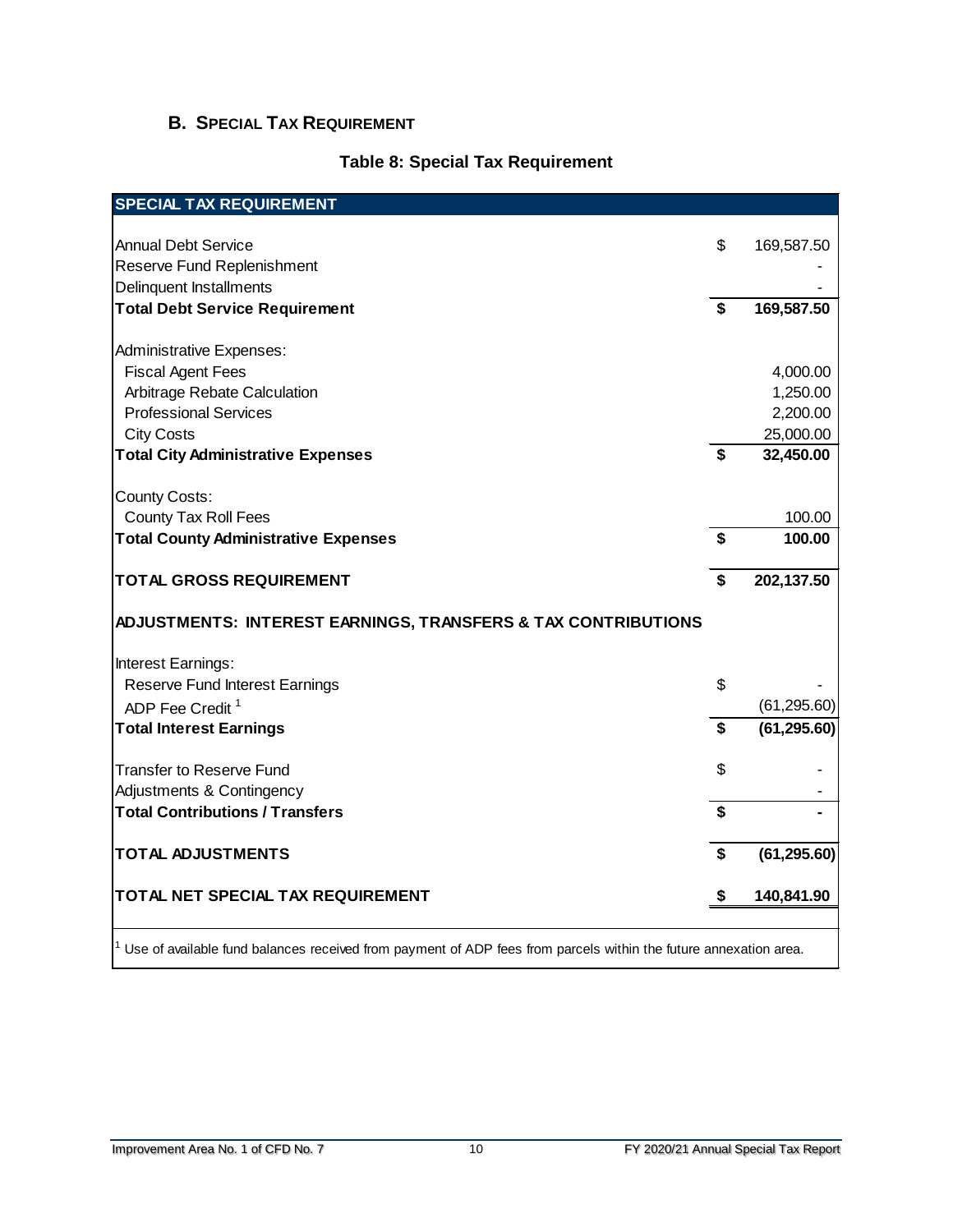# <span id="page-14-0"></span>**IV.SPECIAL TAX ALLOCATION**

The City has the power and as such is obligated to levy and collect the special tax according to the Amended and Restated RMA, which the legislative body (i.e. City Council) of the District and the eligible qualified electors within the District previously approved. The special tax formula apportions the total special tax requirement (i.e. principal, interest, administrative expenses, restoration of the Reserve Fund, if required, and anticipated delinquencies) each year and takes into account the availability of other revenues.

#### **A. SPECIAL TAX RATES**

<span id="page-14-1"></span>The maximum annual special tax rate for each Assessor's Parcel of developed and undeveloped property is \$3,500 per acre. There is no escalator clause for the maximum special tax. The maximum special tax shall be applied to the developed property prior to the levy of any special tax on undeveloped property. The maximum and applied special tax rates for each parcel classification is listed below.

<span id="page-14-5"></span>

| <b>Tax Rate Area</b> | <b>Maximum</b><br><b>Special Tax Rate</b> | <b>Applied</b><br>Special Tax Rate |          |  |
|----------------------|-------------------------------------------|------------------------------------|----------|--|
| Developed            | \$<br>3,500.00                            | S                                  | 1.923.02 |  |
| Undeveloped          | 3.500.00                                  |                                    |          |  |

#### **Table 9: Special Tax Rates**

#### **B. RATE AND METHOD OF APPORTIONMENT**

<span id="page-14-3"></span><span id="page-14-2"></span>There have been no changes to the Amended and Restated RMA.

#### **i. SPECIAL TAX LEVY**

Each year, the City Council, acting as the legislative body of the District, shall approve and adopt a resolution of the Council approving the calculation of the maximum and applied special tax rates for the fiscal year for which the special tax shall be levied, prior to the levy of such special tax. This amount will include, but is not limited to, (i) debt service or the periodic costs on all outstanding Bonds due in the Calendar Year that commences in such Fiscal Year, (ii) Administrative Expenses, (iii) any amount required to establish or replenish any reserve funds established in association with the Bonds, (iv) any delinquencies in the payment of prior years' Special Taxes, and (v) a reasonable estimate of delinquencies expected to occur in the Fiscal Year in which the Special Tax will be levied, less (vi) any amount available to pay debt service or other periodic costs on the Bonds as reasonably determined by the CFD Administrator pursuant to the Indenture.

#### **ii. SPECIAL TAX LIEN**

<span id="page-14-4"></span>The special taxes and any penalties thereon constitute a lien against the parcels of land that will be annually imposed until they are paid. Such lien is on parity with all special taxes and special assessments and is co-equal to and independent of the lien for general property taxes, regardless of when the taxes are imposed upon the same property. The special taxes have priority over all existing and future private liens imposed on the property. Although the special taxes constitute liens on taxed parcels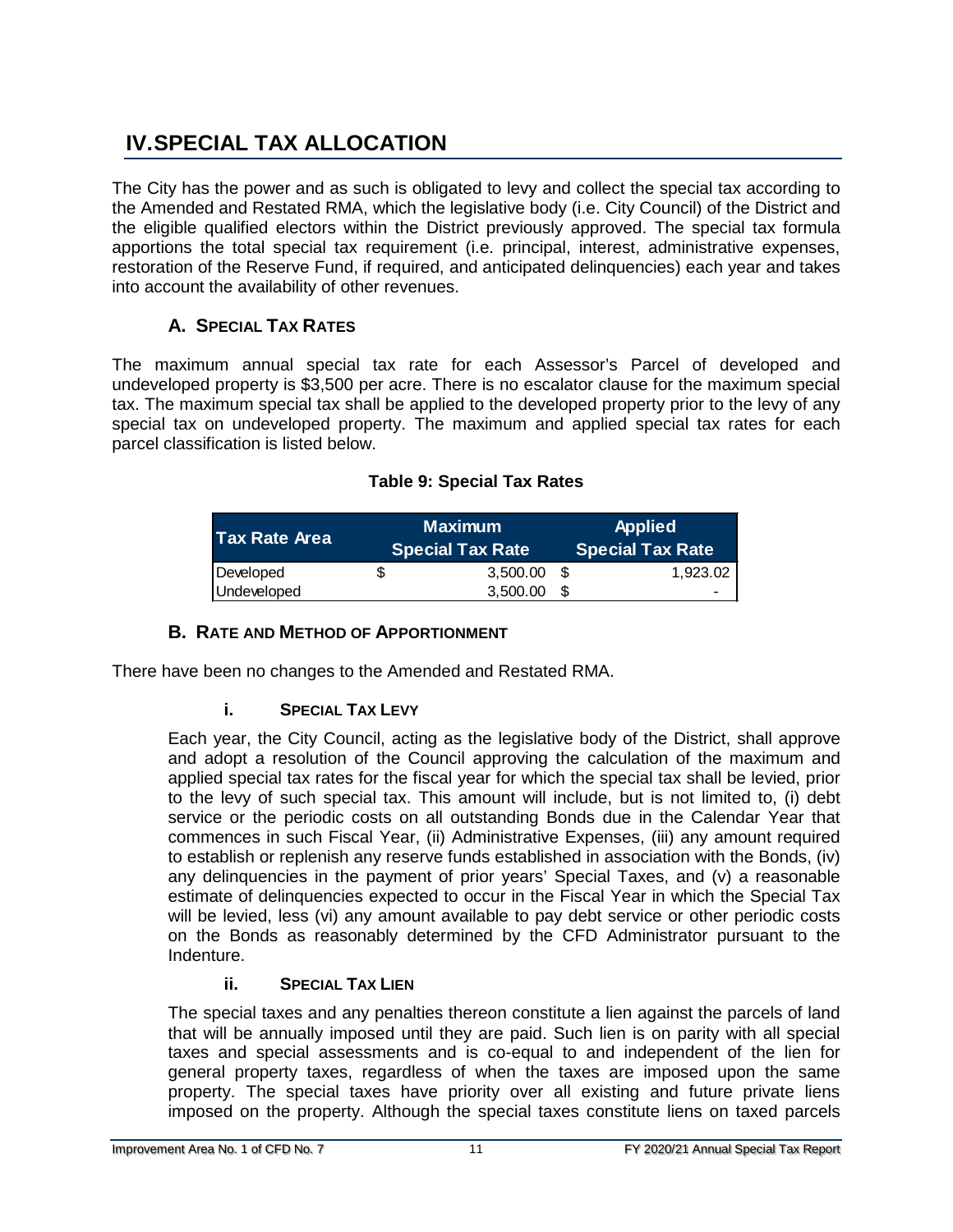within the District, they do not constitute a personal indebtedness of the owners of property within the District. There is no assurance that the owners will be financially able to pay the annual special taxes or that they will pay such taxes even if financially able to do so. With certain limitations, the City has covenanted to commence foreclosure proceedings in the event delinquencies occur.

#### **C. SPECIAL TAX ALLOCATION**

<span id="page-15-0"></span>In accordance with the Amended and Restated RMA, the special tax levy will first be uniformly applied to Annexed and Developed Property in an amount not to exceed the maximum special tax rate. Then, if additional monies are needed to satisfy the annual special tax requirement, the special tax shall be levied proportionately on each Undeveloped Property. The following table provides the development status for properties within the boundaries of the District, the bonded indebtedness for each parcel, along with the allocation of the FY 2020/21 maximum and applied special tax.

<span id="page-15-2"></span>

| <b>APN</b>                                                                                                                                                                           | <b>Property Owner</b> | <b>Development</b><br>Status <sup>1</sup> | <b>Taxable</b><br><b>Acres</b> |   | <b>Maximum</b><br><b>Special Tax</b> |  | <b>Applied</b><br>Special Tax <sup>2</sup> | Percentage<br>of Maximum<br><b>Special Tax</b> | <b>Bonded</b><br>Indebtedness $3,4$ |
|--------------------------------------------------------------------------------------------------------------------------------------------------------------------------------------|-----------------------|-------------------------------------------|--------------------------------|---|--------------------------------------|--|--------------------------------------------|------------------------------------------------|-------------------------------------|
| 316-170-018                                                                                                                                                                          | <b>1215 LOGISTICS</b> | Undeveloped                               | $0.15$ \$                      |   | 525.00 \$                            |  |                                            | $0.20\%$ \$                                    | 6,358.87                            |
| 316-170-020                                                                                                                                                                          | <b>1215 LOGISTICS</b> | Undeveloped                               | 0.09                           |   | 315.00                               |  |                                            | 0.12%                                          | 3,815.32                            |
| 316-170-023                                                                                                                                                                          | <b>1215 LOGISTICS</b> | Developed                                 | 35.40                          |   | 123.900.00                           |  | 68.074.86                                  | 48.18%                                         | 1,500,694.07                        |
| 316-170-025                                                                                                                                                                          | <b>1215 LOGISTICS</b> | Developed                                 | 18.43                          |   | 64.505.00                            |  | 35.441.24                                  | 25.08%                                         | 781,293.55                          |
| 316-170-026                                                                                                                                                                          | <b>1215 LOGISTICS</b> | Developed                                 | 19.41                          |   | 67.935.00                            |  | 37.325.80                                  | 26.42%                                         | 822,838.19                          |
| Total                                                                                                                                                                                |                       |                                           | 73.48                          | S | 257.180.00                           |  | 140.841.90                                 | 100.00% \$                                     | 3,115,000.00                        |
| The Developer's Continuing Disclosure Report contains property and lease information.                                                                                                |                       |                                           |                                |   |                                      |  |                                            |                                                |                                     |
| Annexed and Developed Property are levied proportionally up to 100% of the Maximum Special Tax then Undeveloped Property are levied proportionally up to the<br>Maximum Special Tax. |                       |                                           |                                |   |                                      |  |                                            |                                                |                                     |
| <sup>3</sup> The Bonds Outstanding is calculated based on the proration of each parcel's Maximum Special Tax multiplied by the total Bonds outstanding. Bonds are not                |                       |                                           |                                |   |                                      |  |                                            |                                                |                                     |

#### **Table 10: Special Tax Allocation**

allocated to or secured by any particular parcel within the District.

<sup>4</sup> The City has not issued any additional land secured debt for the parcels within the District.

<span id="page-15-1"></span>Source: Property Owner-Riverside County GIS Parcel Data - February 2020.

#### **D. DELINQUENCIES IN PAYMENTS**

Any amounts required to establish or replenish the reserve fund resulting from the delinquency in the payment of special taxes for bonds issued by the District shall be included in the calculation of the annual special tax. To-date, there are no delinquencies in payments.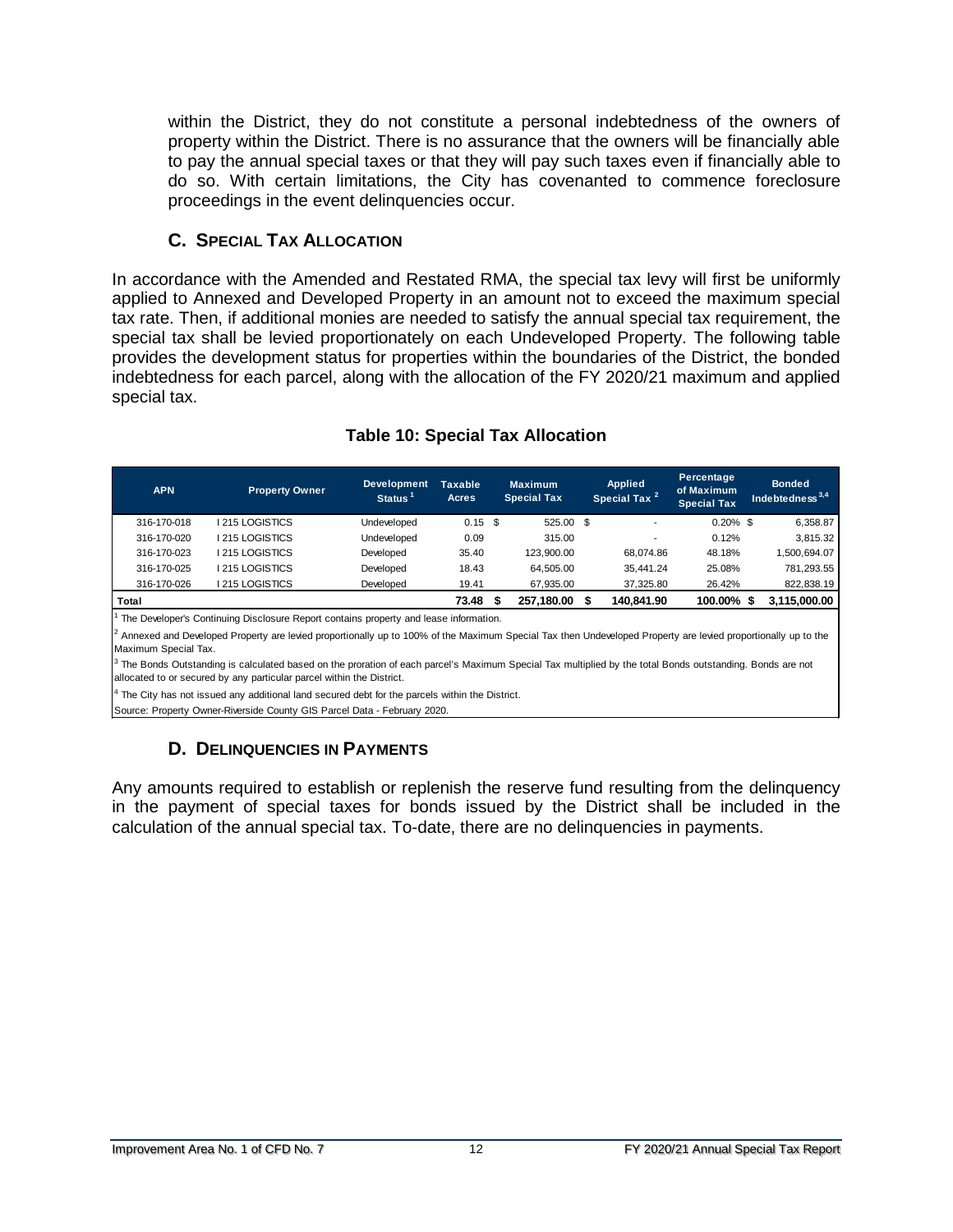#### **Table 11: Delinquencies**

<span id="page-16-1"></span>

| <b>Fiscal Year</b> | <b>Amount Levied</b> | Amount Delinquent <sup>11</sup> | <b>Percent Delinquent</b> |
|--------------------|----------------------|---------------------------------|---------------------------|
| $2016/17^2$        | \$70,916.02          | \$0.00                          | $0.00\%$                  |
| 2017/18            | \$189,409.54         | \$0.00                          | $0.00\%$                  |
| 2018/19 $3$        | \$0.00               | \$0.00                          | $0.00\%$                  |
| $2019/20^{3}$      | \$0.00               | \$0.00                          | $0.00\%$                  |

 $^{\rm 1}$  Amount delinquent per the Riverside County website

(https://taxpayments.co.riverside.ca.us/taxpayments/Search.aspx) as of April 20,2020.

 $^2$ Bonds were sold in September 2016, after the property tax roll deadline. The special tax requirement of \$70,916.02 was collected via hand bill.

 $^3$ Special taxes were not levied because ADP fees were used to meet the special tax requirement.

#### **E. FORECLOSURE ACTIONS**

<span id="page-16-0"></span>There are no foreclosure actions or sales pending in the District. In the event of any delinquencies, the District has covenanted for the benefit for the owners of the Bonds that it will determine or cause to be determined, no later than August 15 of each year, whether or not any owners of property within Improvement Area No. 1 of the District are delinquent in the payment of Special Taxes and, if such delinquencies exist, the District will order and cause to be commenced no later than October 1, and thereafter diligently prosecute, an action in the superior court to foreclose the lien of any Special Taxes or installment thereof not paid when due; provided, however, that the Community Facilities District shall not be required to order the commencement of foreclosure proceedings if (a) the total Special Tax delinquency in Improvement Area No. 1 of the Community Facilities District for such Fiscal Year is less than 5% of the total Special Tax levied in such Fiscal Year, and (b) the amount then on deposit in the Reserve Fund is equal to the Reserve Requirement.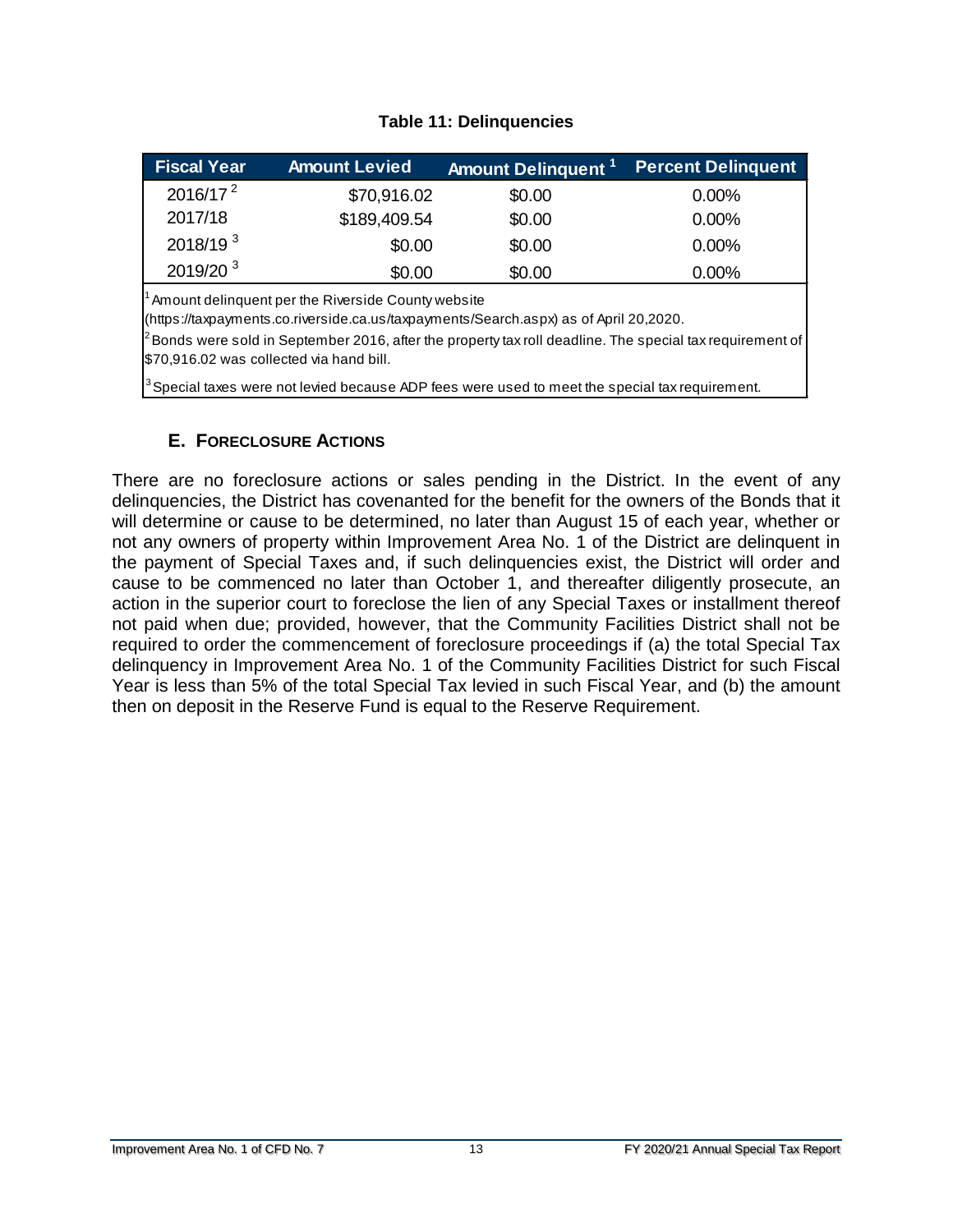#### <span id="page-17-0"></span>**Appendix A:Bond Accountability Report (SB 165)**

This Bond Accountability Report is required to demonstrate the special tax requirement for each parcel within the District in order to meet the debt service requirements of the Bonds. Based upon the special tax requirement, as calculated in Section III, the FY 2020/21 special tax levy for each taxable parcel is shown in Section IV.

The Local Agency Special Tax Bond and Accountability Act ("Act"), enacted by Senate Bill 165 and codified in the California Government Code Sections 53410 through 53412, requires local agencies to submit an annual report to its governing body on local bond measures sold after January 1, 2001. In addition to the Annual Special Tax Report, this report also serves as the Annual Bond Accountability Report as required per the Act. The purpose of the report is to comply with Section 53411 of the Government Code that states:

"The chief fiscal officer of the issuing local agency shall file a report with its governing body no later than January 1, 2002, and at least once a year thereafter. The annual report shall contain 1) the amount of funds collected and expended and 2) the status of any project required or authorized to be funded as identified in subdivision (a) of Section 53410."

The requirements of the Act apply to the Improvement Fund of the District. All improvements for the District are complete. Table 10 shows the special tax levied for each assessable parcel in the District for FY 2020/21. The amount levied is to pay the administrative expenses and debt service (i.e. principal and interest) for the District.

| <b>District</b>                           | Date Bonds Issued  | <b>Initial Deposit in</b><br><b>Improvement Fund</b> | <b>Balance as of</b><br><b>December 31, 2019</b> |                | <b>Project Status</b> |
|-------------------------------------------|--------------------|------------------------------------------------------|--------------------------------------------------|----------------|-----------------------|
| Improvement<br>Area No. 1 of<br>CFD No. 7 | September 15, 2016 | \$2,703,341.58                                       | \$0.00                                           | \$2,703,341.58 | See Section I.C       |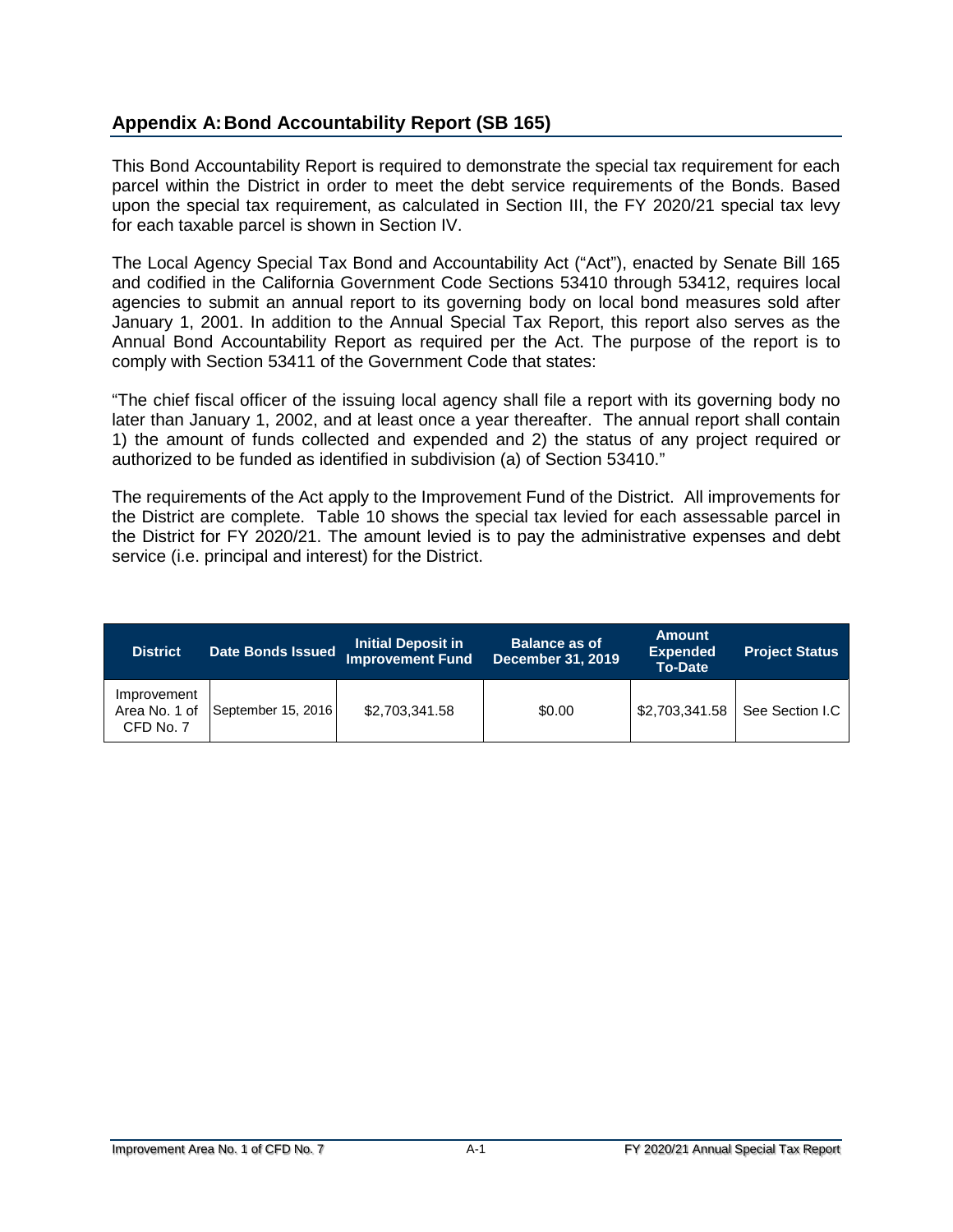

# **Trial Balance Listing**

Through 06/30/19 **Detail Listing Exclude Rollup Account** 

| Account        | <b>Account Description</b>                      | <b>Balance Forward</b> | <b>YTD Debits</b> | <b>YTD Credits</b> | <b>Ending Balance</b> |
|----------------|-------------------------------------------------|------------------------|-------------------|--------------------|-----------------------|
| Fund           | 4114 - IMPROVEMENT AREA #1 CFD #7               |                        |                   |                    |                       |
| Department     | 99 - Non-Department                             |                        |                   |                    |                       |
| Division       | 99 - Non-departmental                           |                        |                   |                    |                       |
| <b>Section</b> | 94114 - Non-Dept IMPROVE AREA#1 CFD#7           |                        |                   |                    |                       |
| 404000         | <b>Special Taxes</b>                            | .00                    | .00               | .00.               | .00                   |
| 460010         | Interest Income - Investments                   | .00                    | 1,104.39          | 14,590.77          | (13, 486.38)          |
| 589900         | Other Misc, Revenue                             | .00                    | .00               | .00.               | .00                   |
| 620299         | Professional Sycs - Other                       | .00                    | 7,450.00          | .00.               | 7,450.00              |
| 620320         | Agency Svos - Cnty                              | .00                    | .00.              | .00.               | .00                   |
| 670314         | <b>Bond Principal</b>                           | .00                    | 75,000.00         | .00.               | 75,000.00             |
| 670410         | Interest Expense                                | .00                    | 93,337.50         | .00.               | 93,337.50             |
| 679010         | Expenditure Close to Bal                        | .00                    | .00               | 187,301.12         | (187, 301.12)         |
| 692020         | Admin Chrg - Special Dist                       | .00                    | 25,000.00         | .00.               | 25,000.00             |
|                | 94114 - Non-Dept IMPROVE AREA#1<br>Section      | \$0.00                 | \$201,891.89      | \$201,891.89       | \$0.00                |
|                | 99 - Non-departmental Totals<br><b>Division</b> | \$0.00                 | \$201,891.89      | \$201,891.89       | \$0.00                |
|                | 99 - Non-Department Totals<br>Department        | \$0.00                 | \$201,891.89      | \$201,891.89       | \$0.00                |

\* A combination of Special Taxes collected for future Debt Service payments and ADP Fees collected for the benefit of the District. Collected ADP fees will be used to reduce the Special Taxes levied on parcels in the District in future years.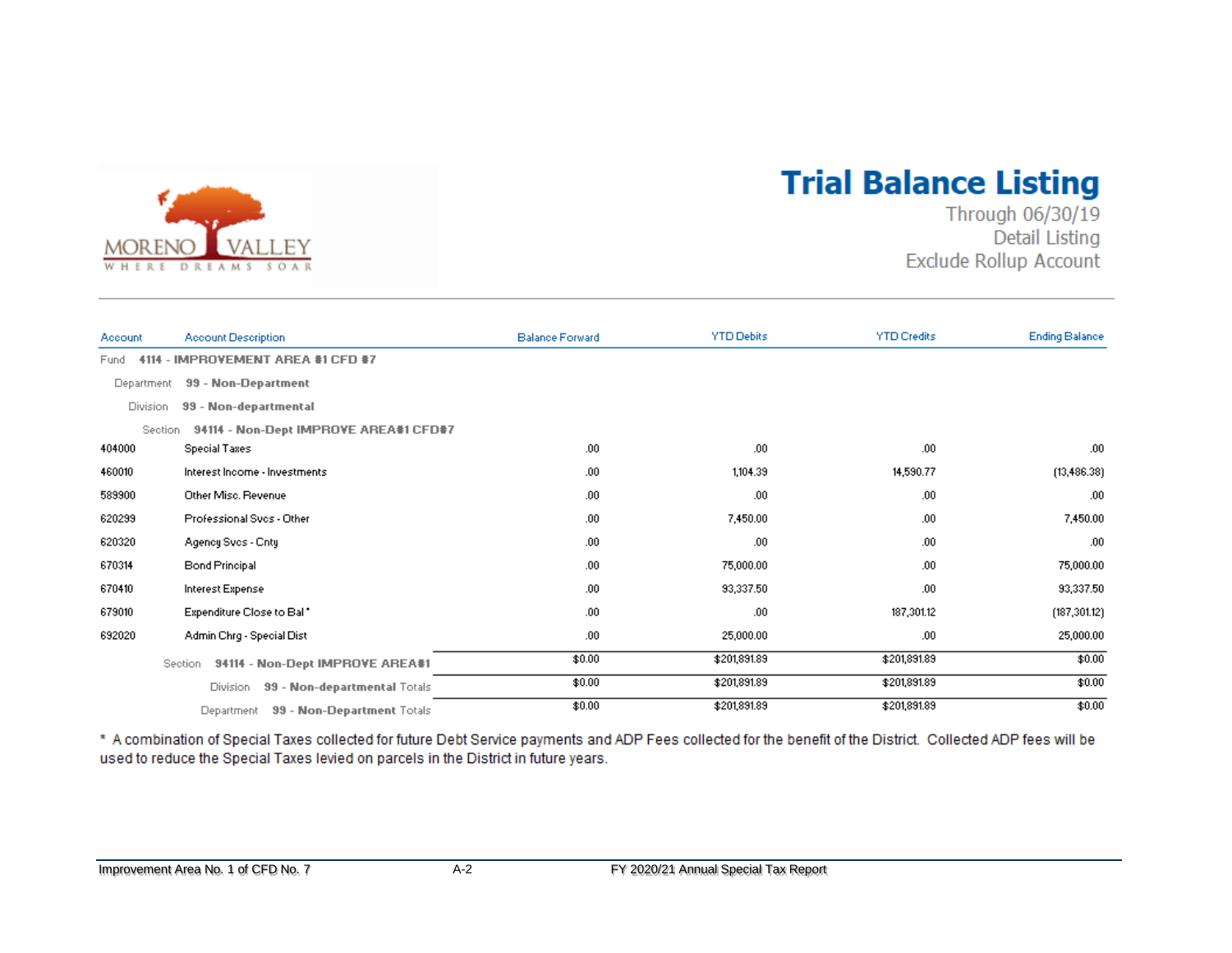#### <span id="page-19-0"></span>**Appendix B:Debt Service Schedule**

#### CITY OF MORENO VALLEY COMMUNITY FACILITIES DISTRICT NO. 7

CITY OF MORENO VALLEY COMMUNITY<br>Special Tax Bonds Series 2016<br>Discio Date 2016<br>ISSue Date 15-Sep-16<br>First Maturity 1-Sep-18

Last Maturity First Coupon 1-Sep-47<br>1-Mar-17

| Date                 | <b>Principal Due</b> | Interest Rate | <b>Interest Due</b>    | <b>Total Debt Service</b> | Annual Debt Service   Principal Remaining |                            |
|----------------------|----------------------|---------------|------------------------|---------------------------|-------------------------------------------|----------------------------|
| $1$ -Mar-17          |                      |               | \$43,384.79            | \$43,384.79               |                                           | \$3,265,000.0              |
| 1-Sep-17             |                      |               | 47,043.75              | 47,043.75                 | \$90,428.54                               | 3,265,000.0                |
| 1-Mar-18             |                      |               | 47,043.75              | 47,043.75                 |                                           | 3,265,000.0                |
| 1-Sep-18             | \$75,000.00          | 2.000%        | 47,043.75              | 122,043.75                | 169,087.50                                | 3,190,000.0                |
| 1-Mar-19             |                      |               | 46,293.75              | 46,293.75                 |                                           | 3,190,000.0                |
| 1-Sep-19             | 75,000.00            | 2.000%        | 46,293.75              | 121,293.75                | 167,587.50                                | 3,115,000.0                |
| 1-Mar-20             |                      |               | 45,543.75              | 45,543.75                 |                                           | 3,115,000.0                |
| 1-Sep-20             | 75,000.00            | 2.000%        | 45,543.75              | 120,543.75                | 166,087.50                                | 3,040,000.0                |
| 1-Mar-21             |                      |               | 44,793.75              | 44,793.75                 |                                           | 3,040,000.0                |
| 1-Sep-21             | 80,000.00            | 2.000%        | 44,793.75              | 124,793.75                | 169,587.50                                | 2,960,000.0                |
| 1-Mar-22             |                      |               | 43,993.75              | 43,993.75                 |                                           | 2,960,000.0                |
| 1-Sep-22             | 80,000.00            | 2.000%        | 43,993.75              | 123,993.75                | 167,987.50                                | 2,880,000.0                |
| 1-Mar-23             |                      |               | 43,193.75              | 43,193.75                 |                                           | 2,880,000.0                |
| 1-Sep-23<br>1-Mar-24 | 80,000.00            | 2.000%        | 43,193.75<br>42,393.75 | 123, 193. 75<br>42,393.75 | 166,387.50                                | 2,800,000.0<br>2,800,000.0 |
| 1-Sep-24             | 85,000.00            | 2.000%        | 42,393.75              | 127,393.75                | 169,787.50                                | 2,715,000.0                |
| 1-Mar-25             |                      |               | 41,543.75              | 41,543.75                 |                                           | 2,715,000.0                |
| 1-Sep-25             | 85,000.00            | 2.000%        | 41,543.75              | 126,543.75                | 168,087.50                                | 2,630,000.0                |
| 1-Mar-26             |                      |               | 40,693.75              | 40,693.75                 |                                           | 2,630,000.0                |
| 1-Sep-26             | 85,000.00            | 2.250%        | 40,693.75              | 125,693.75                | 166,387.50                                | 2,545,000.0                |
| 1-Mar-27             |                      |               | 39,737.50              | 39,737.50                 |                                           | 2,545,000.0                |
| $1-Sep-27$           | 90,000.00            | 2.500%        | 39,737.50              | 129,737.50                | 169,475.00                                | 2,455,000.0                |
| 1-Mar-28             |                      |               | 38,612.50              | 38,612.50                 |                                           | 2,455,000.0                |
| 1-Sep-28             | 90,000.00            | 2.500%        | 38,612.50              | 128,612.50                | 167,225.00                                | 2,365,000.0                |
| 1-Mar-29             |                      |               | 37,487.50              | 37,487.50                 |                                           | 2,365,000.0                |
| 1-Sep-29             | 95,000.00            | 2.750%        | 37,487.50              | 132,487.50                | 169,975.00                                | 2,270,000.0                |
| 1-Mar-30             |                      |               | 36,181.25              | 36,181.25                 |                                           | 2,270,000.0                |
| 1-Sep-30             | 95,000.00            | 3.000%        | 36,181.25              | 131, 181.25               | 167,362.50                                | 2,175,000.0                |
| 1-Mar-31             |                      |               | 34,756.25              | 34,756.25                 |                                           | 2,175,000.0                |
| 1-Sep-31             | 100,000.00           | 3.000%        | 34,756.25              | 134,756.25                | 169,512.50                                | 2,075,000.0                |
| 1-Mar-32             |                      |               | 33,256.25              | 33,256.25                 |                                           | 2,075,000.0                |
| 1-Sep-32             | 100,000.00           | 3.000%        | 33,256.25              | 133,256.25                | 166,512.50                                | 1,975,000.0                |
| 1-Mar-33             |                      |               | 31,756.25              | 31,756.25                 |                                           | 1,975,000.0                |
| 1-Sep-33             | 105,000.00           | 3.000%        | 31,756.25              | 136,756.25                | 168,512.50                                | 1,870,000.0                |
| 1-Mar-34             |                      |               | 30,181.25              | 30,181.25                 |                                           | 1,870,000.0                |
| 1-Sep-34             | 110,000.00           | 3.000%        | 30,181.25              | 140,181.25                | 170,362.50                                | 1,760,000.0                |
| 1-Mar-35             |                      |               | 28,531.25              | 28,531.25                 |                                           | 1,760,000.0                |
| 1-Sep-35             | 110,000.00           | 3.125%        | 28,531.25              | 138,531.25                | 167,062.50                                | 1,650,000.0                |
| 1-Mar-36             |                      |               | 26,812.50              | 26,812.50                 |                                           | 1,650,000.0                |
| 1-Sep-36             | 115,000.00           | 3.250%        | 26,812.50              | 141,812.50                | 168,625.00                                | 1,535,000.0                |
| 1-Mar-37             |                      |               | 24,943.75              | 24,943.75                 |                                           | 1,535,000.0                |
| 1-Sep-37             | 120,000.00           | 3.250%        | 24,943.75              | 144,943.75                | 169,887.50                                | 1,415,000.0                |
| 1-Mar-38             |                      |               | 22,993.75              | 22,993.75                 |                                           | 1,415,000.0                |
| 1-Sep-38             | 120,000.00           | 3.250%        | 22,993.75              | 142,993.75                | 165,987.50                                | 1,295,000.0                |
| 1-Mar-39             | 125,000.00           | 3.250%        | 21,043.75              | 21,043.75<br>146,043.75   |                                           | 1,295,000.0                |
| 1-Sep-39             |                      |               | 21,043.75              |                           | 167,087.50                                | 1,170,000.0                |
| 1-Mar-40<br>1-Sep-40 | 130,000.00           | 3.250%        | 19,012.50<br>19,012.50 | 19,012.50<br>149,012.50   | 168,025.00                                | 1,170,000.0                |
| 1-Mar-41             |                      |               | 16,900.00              | 16,900.00                 |                                           | 1,040,000.0<br>1,040,000.0 |
| 1-Sep-41             | 135,000.00           | 3.250%        | 16,900.00              | 151,900.00                | 168.800.00                                | 905,000.0                  |
| 1-Mar-42             |                      |               | 14,706.25              | 14,706.25                 |                                           | 905,000.0                  |
| 1-Sep-42             | 140,000.00           | 3.250%        | 14,706.25              | 154,706.25                | 169,412.50                                | 765,000.0                  |
| 1-Mar-43             |                      |               | 12,431.25              | 12,431.25                 |                                           | 765,000.0                  |
| 1-Sep-43             | 145,000.00           | 3.250%        | 12,431.25              | 157,431.25                | 169,862.50                                | 620,000.0                  |
| 1-Mar-44             |                      |               | 10,075.00              | 10,075.00                 |                                           | 620,000.0                  |
| 1-Sep-44             | 150,000.00           | 3.250%        | 10,075.00              | 160,075.00                | 170,150.00                                | 470,000.0                  |
| 1-Mar-45             |                      |               | 7,637.50               | 7,637.50                  |                                           | 470,000.0                  |
| 1-Sep-45             | 155,000.00           | 3.250%        | 7,637.50               | 162,637.50                | 170,275.00                                | 315,000.0                  |
| 1-Mar-46             |                      |               | 5,118.75               | 5,118.75                  |                                           | 315,000.0                  |
| 1-Sep-46             | 155,000.00           | 3.250%        | 5,118.75               | 160,118.75                | 165,237.50                                | 160,000.0                  |
| 1-Mar-47             |                      |               | 2,600.00               | 2,600.00                  |                                           | 160,000.0                  |
| 1-Sep.47             | 160,000.00           | 3.250%        | 2,600.00               | 162,600.00                | 165,200.00                                | 0.01                       |
| Total                | \$3,265,000.00       |               | \$1,870,966.04         | \$5,135,966.04            | \$5,135,966.04                            |                            |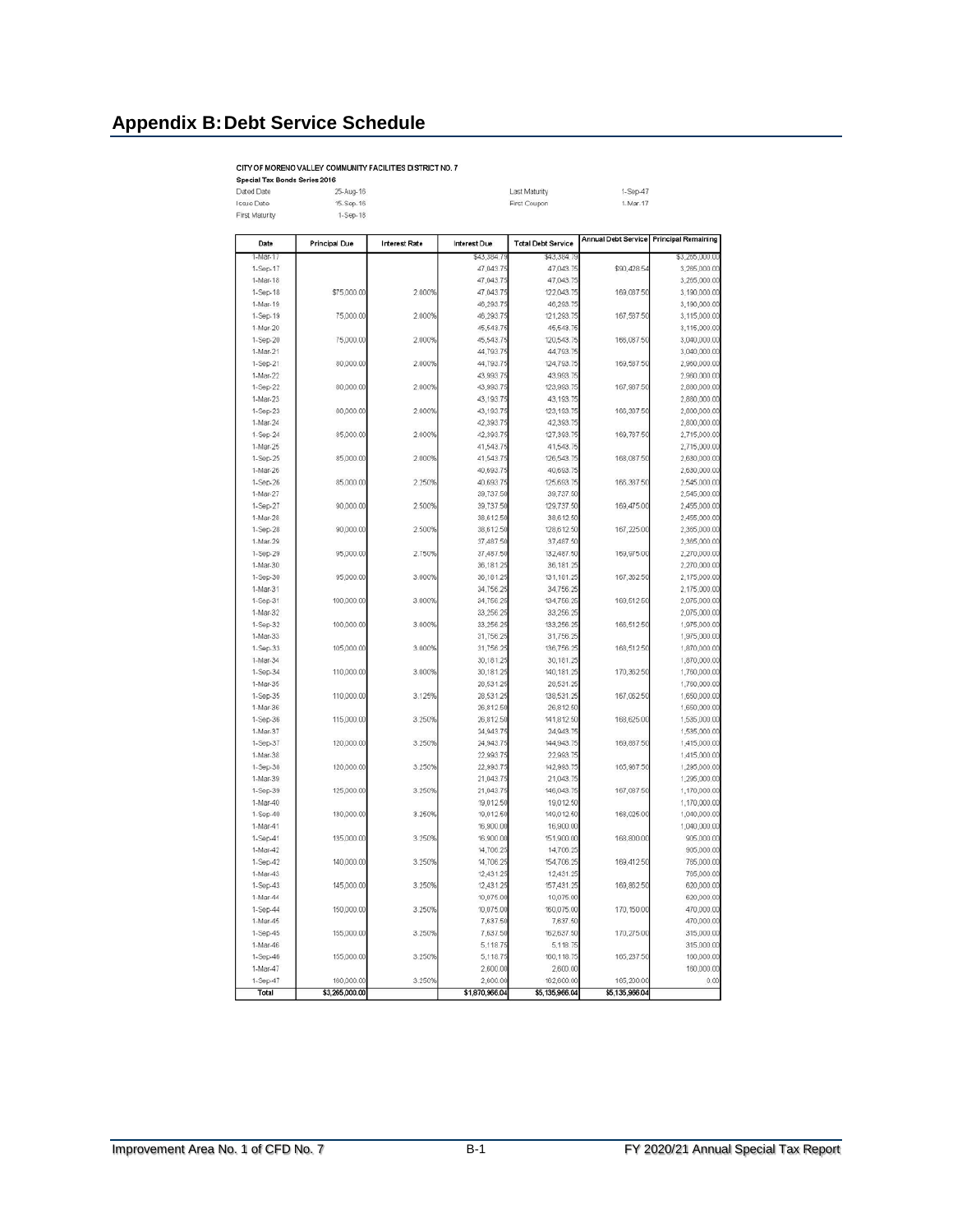#### **Appendix C:District Boundary Map**

<span id="page-20-0"></span>